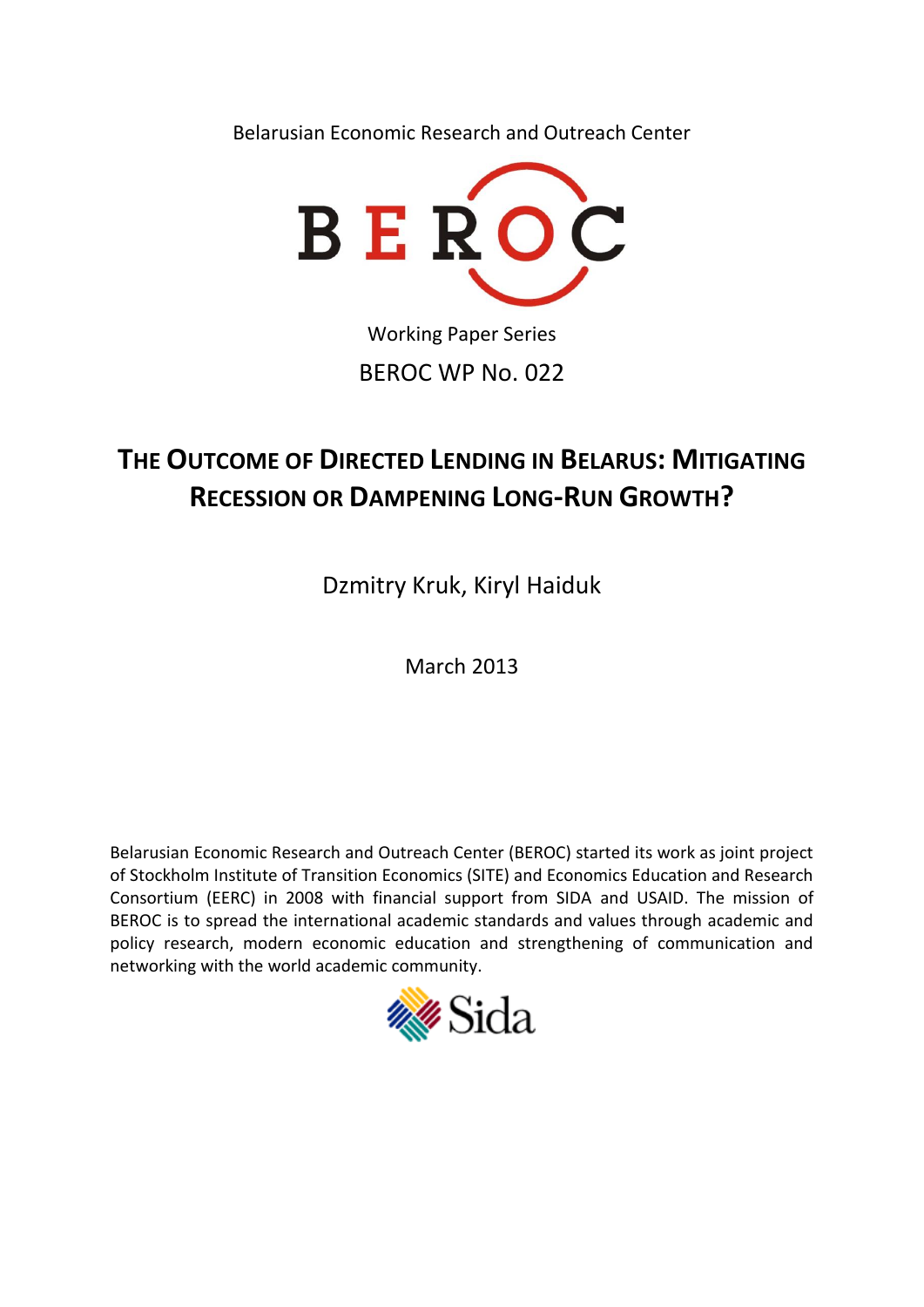# **The Outcome of Directed Lending in Belarus: Mitigating Recession or Dampening Long-Run Growth?**

# **Dzmitry Kruk<sup>1</sup> Kiryl Haiduk<sup>2</sup>**

This study analyzes the effects of directed lending upon total factor productivity and GDP growth in Belarus over the period of 2000–2012. In theory, directed lending can enhance physical capital accumulation and make the access to credit easier, but empirical studies often show that it leads to unproductive hoarding of capital and financing of lower-yielding projects. This study seeks to explore which of these effects has dominated in the Belarusian economy during a last decade. We find that expansion of directed lending has negatively affected TFP dynamics and thus negatively contributed to the rates of economic growth. However, the detected negative impact of directed lending on total factor productivity was enfeebled by the expansion of market loans. In the future, this link between directed and market loans could cease to exit due to liquidity constraint commercial banks face. If continued, directed lending may cause a more severe negative impact on TFP, and consequently undermine long-run economic growth.

# **JEL CLASSIFICATION NUMBERS: C32, E34, O16, P34**

**Keywords:** Belarus, financial repression, directed lending, economic growth, transition economies, cointegration, vector error-correction model.

# **Acknowledgements**

1

Authors express their gratitude to experts from the EERC, particularly Oleksiy Kryvtsov, Oleksandr Shepotylo, and other participants of the EERC sessions for their critical remarks and suggestions that helped to improve our study. We also thank the colleagues from BEROC and the IPM Research Center, particularly Dr. Igor Pelipas, Dr. Igor Livshits, Alexander Chubrik, and Gleb Shymanovich for their valuable comments and advice.

*This project (No R10-5691) was supported by the Economics Education and Research Consortium and funded by GDN. All opinions expressed here are those of the authors and not those of the EERC, GDN and Government of Sweden.*

 $^1$  Belarusian Economic Research and Outreach Center, Researcher, kruk@beroc.by

 $^{2}$  Belarusian Economic Research and Outreach Center, Senior Researcher, haiduk@beroc.by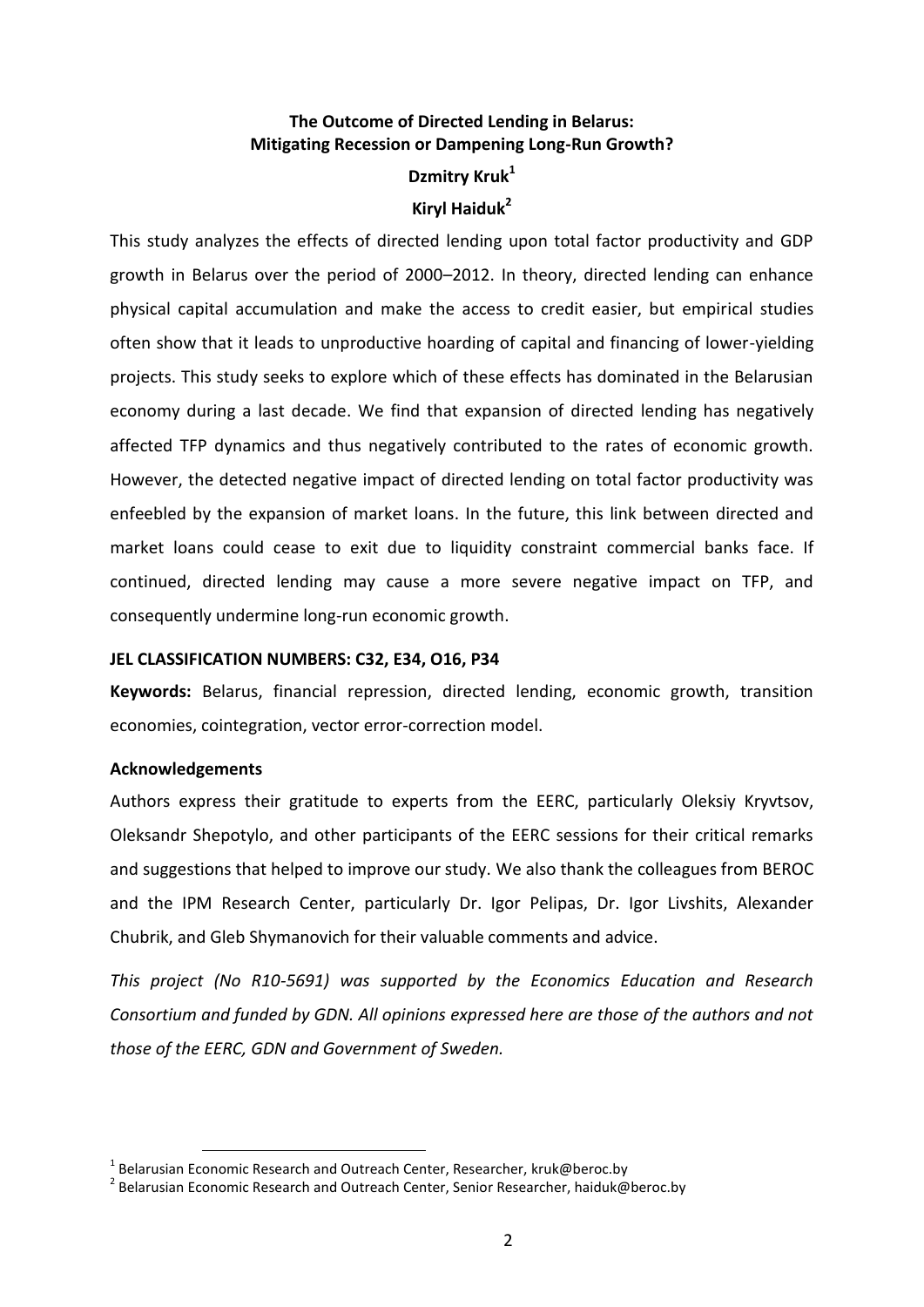#### **Non-technical summary**

Over the last decade, selective credit programs have been widely used to stimulate investment and growth in the Belarusian economy. Empirically, rising volumes of directed loans have been coupled with decent rates of GDP growth. However, the positive association between directed lending and total factor productivity growth is not so obvious. There is voluminous theoretical and empirical claiming that directed lending encourages unproductive hoarding of capital and politically-motivated financing of lower-yielding projects. At the same time, some in-country studies, including on China, India, and South Korea, recognize a positive link between financial repression and growth, stemming from enhanced accumulation of physical capital and easier access to credit for firms. For Belarus, the relationship between directed lending and total factor productivity is of major concern, as directed lending is expected to affect the incentives of firms and banks. This study seeks to empirically address this question over a period of 2000–2012 by employing two approaches: structural model with cointegration relationships and vector error-correction model. We trace the effects of two major types of directed loans – loans to agriculture and to households for residential construction  $-$  on the total factor productivity of the whole economy. The key result is that taken together, directed loans adversely affect total factor productivity and, through that, negatively contribute to GDP growth rates over the period concerned. As for the impact of individual elements of selective credit programs, it varies. For housing construction loans, the effect on factor productivity is strictly negative. As for agricultural loans, the effect is more ambiguous: it varies from being slightly positive to zero.. We also find that the spread between interest rate on directed loans and market interest rate amplifies these negative relationships. Lower preferential rates imply larger losses in factor productivity. It is important to stress that over a period concerned the growth of outstanding directed loans led to an increase of outstanding market loans. As the latter positively affect total factor productivity, the negative impact of directed loans has been weakened. This positive linkage between directed and marker loans is a product of expansionary monetary policy. This policy is aimed to maintain inflationary economic growth, but this phenomenon is out of scope of our analysis. Yet, if the government adheres to macroeconomic stability, then a trade-off between directed and market loans resurfaces and the negative impact of the former on TFP strengthens.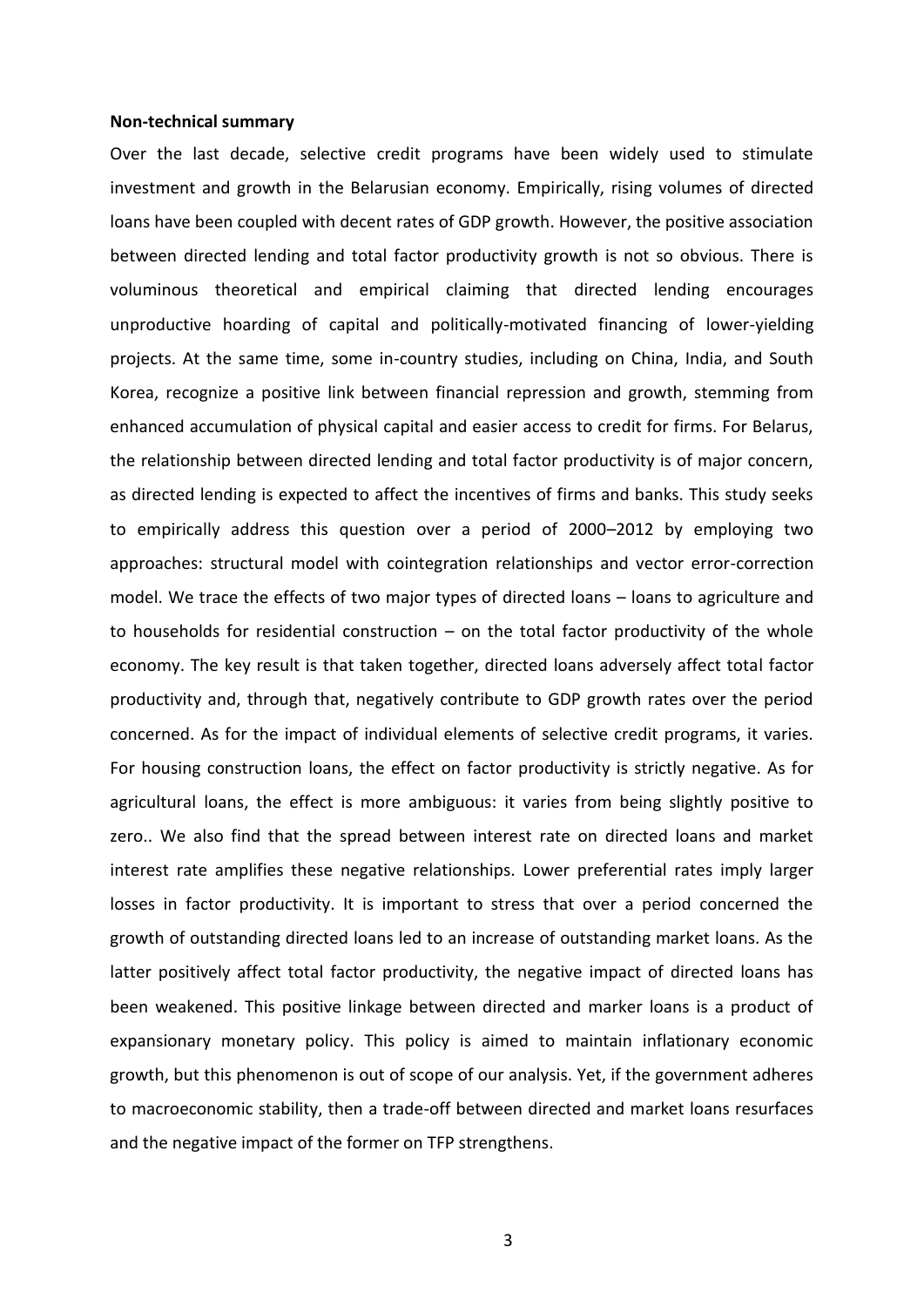This implies that if the government seeks to maintain high growth rates in the economy, based on the efficient use of the factors of production, it should downscale directed lending.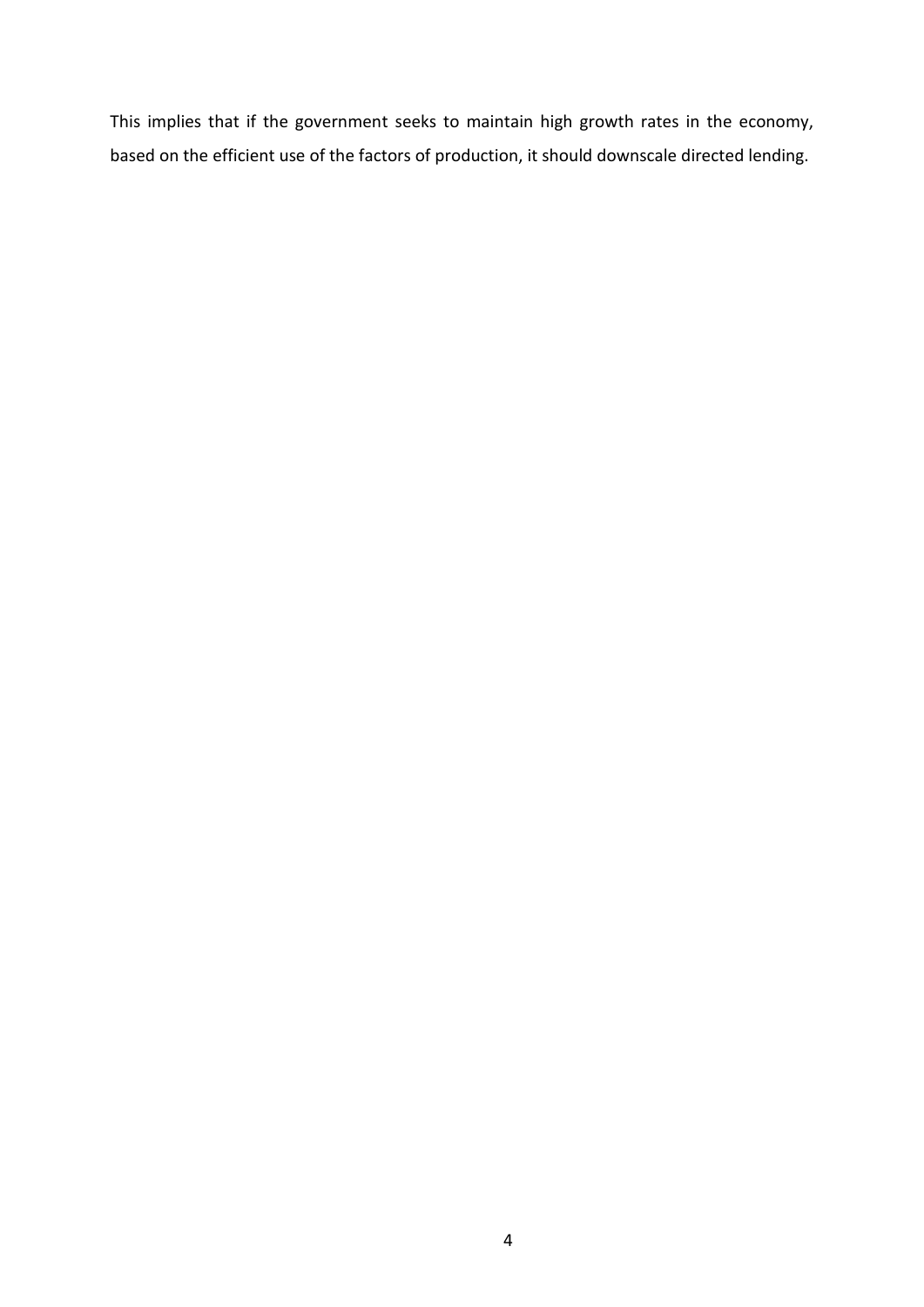#### **1. Introduction**

In Belarus, directed lending consists of two major elements: (i) the provision of designated volume of loans to selected sectors of the economy, mainly to agriculture, and to households – for the purpose of housing construction; and/or (ii) at interest rates lower than market rates. These selective credit programs have been implemented in order to avoid underinvestment and thus to stimulate output growth. According to the calculation by Fitch Ratings (2010), by the end of 2009, almost half of the outstanding loans in the economy were directed ones. The IMF provides a slightly smaller, but still substantial, figure of 46.2% (IMF, 2010). According to our own calculations, throughout 2011, the volume of directed loans amounted to about 40% of the total volume of outstanding loans. Yet, for the years to come the government has not planned any substantial cut of the volumes.



*Source: authors' calculations on the basis of the data from the NBB and Belstat*

#### **Figure 1: The dynamics of directed loans, total loans, and GDP**

The practices of directed lending have varied over the years. In the mid-1990s, selective credit policy was largely supply-centered, but later has been shifted to stimulate investment demand. While initially producers of agricultural machinery and equipment received preferential loans, later producers of agricultural goods were subsidized to acquire new capital goods.

Directed loans are provided by two state-owned banks, which collectively account for approximately 70% of assets and capital of the Belarusian banking system. The government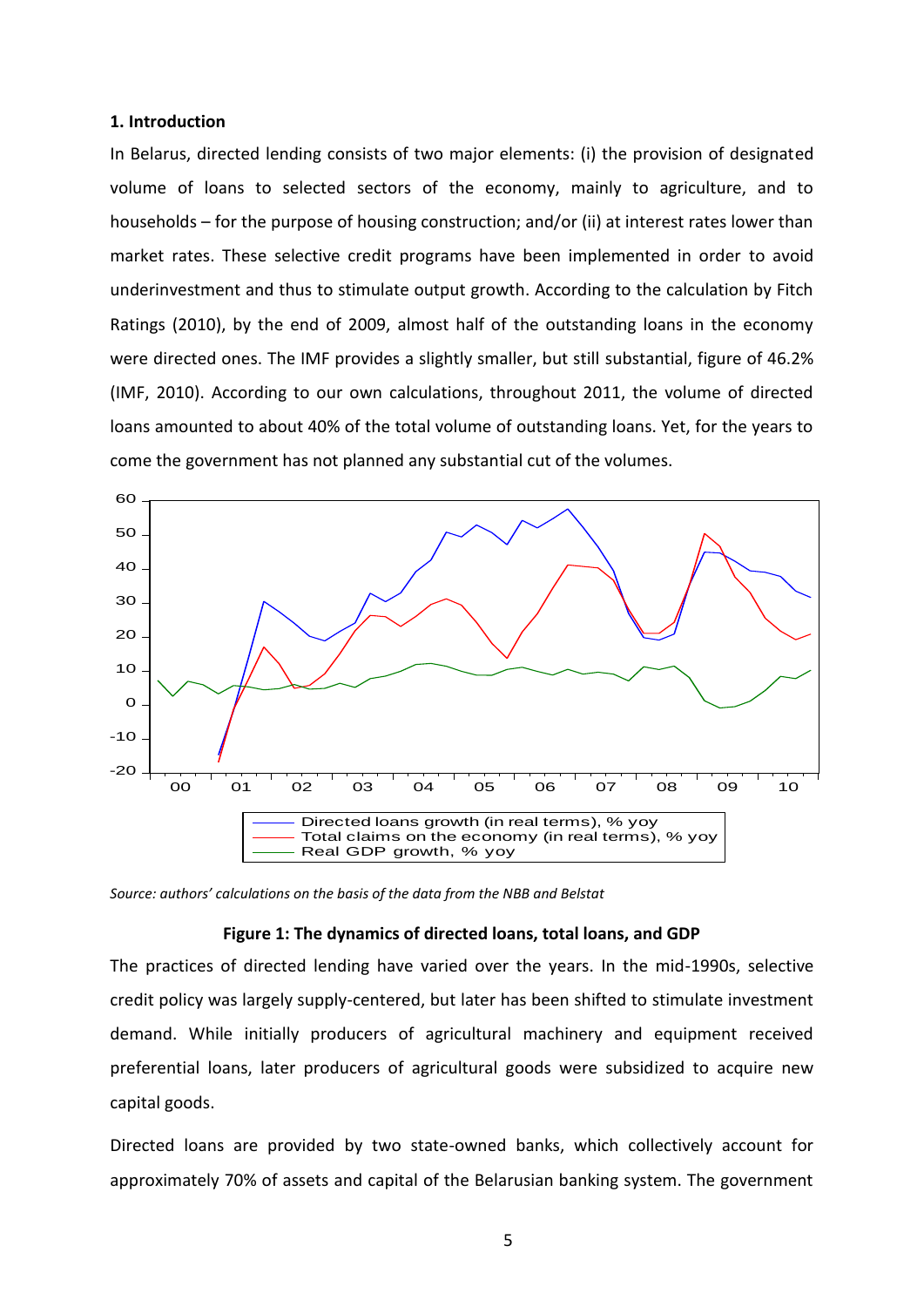remains the key shareholder of these banks (with ownership of nearly 100% of shares). It is thus legal for the government to intervene in the operation of these banks, as permitted by the relevant Edicts of the President, Government acts, and so on. Naturally, banks have to be persuaded or compensated to lend at low rates. For example, they may be provided with a full or partial compensation from the budget or receive rediscount priority loans from the National Bank (NBB) on concessional terms.

In Belarus, the government has not simply commanded banks it largely owns: in addition, there were guarantees on household deposits and relaxed reserve requirements. Other means of support have included direct refinancing by the National Bank, holding of government deposits in these banks, recapitalizations, and direct budgetary subsidies. Prior to 2003, refinancing of banks was connected to the provision of housing loans. In fact, the National Bank was the true lender in disguise, while commercial banks were used as mere intermediaries. Over 2004–2009, direct budgetary subsidies and government's deposits prevailed. From 2009 onwards, refinancing by the NBB resurged as the one the main sources of directed loans provision.

Over the last decade, bank recapitalizations were often applied to supply banks with the necessary liquidity. For instance, at the end of 2009, the NBB opened credit lines for two state-owned banks for a total volume of about 7% of total assets of these banks (or about 45% of their regulatory capital). These credit lines secured refinancing up to five consecutive years at the NBB's refinancing rate. In December 2010, statutory capitals of three major state-owned banks were increased at the expense of the budget's consolidated revenues. As a result, the volume of regulatory capital of these banks was enlarged by 22%, resulting in a 15%-increase for the banking system as a whole.

In fact, directed lending makes state-owned banks depending on the injections of liquidity from the government and the NBB, because alternative sources of capitalization remain scarce. This claim can be corroborated by short-term macroeconomic dynamics, which is affected by the use of a certain policy instrument from the menu described above. In particular, the use of direct refinancing corresponds with the expansion phase of the cycle and accelerated inflation. However, what instrument is employed does not matter for the rates of economic growth over the long run. This is because these instruments do not directly influence the functioning of channels through which the effects of financial lending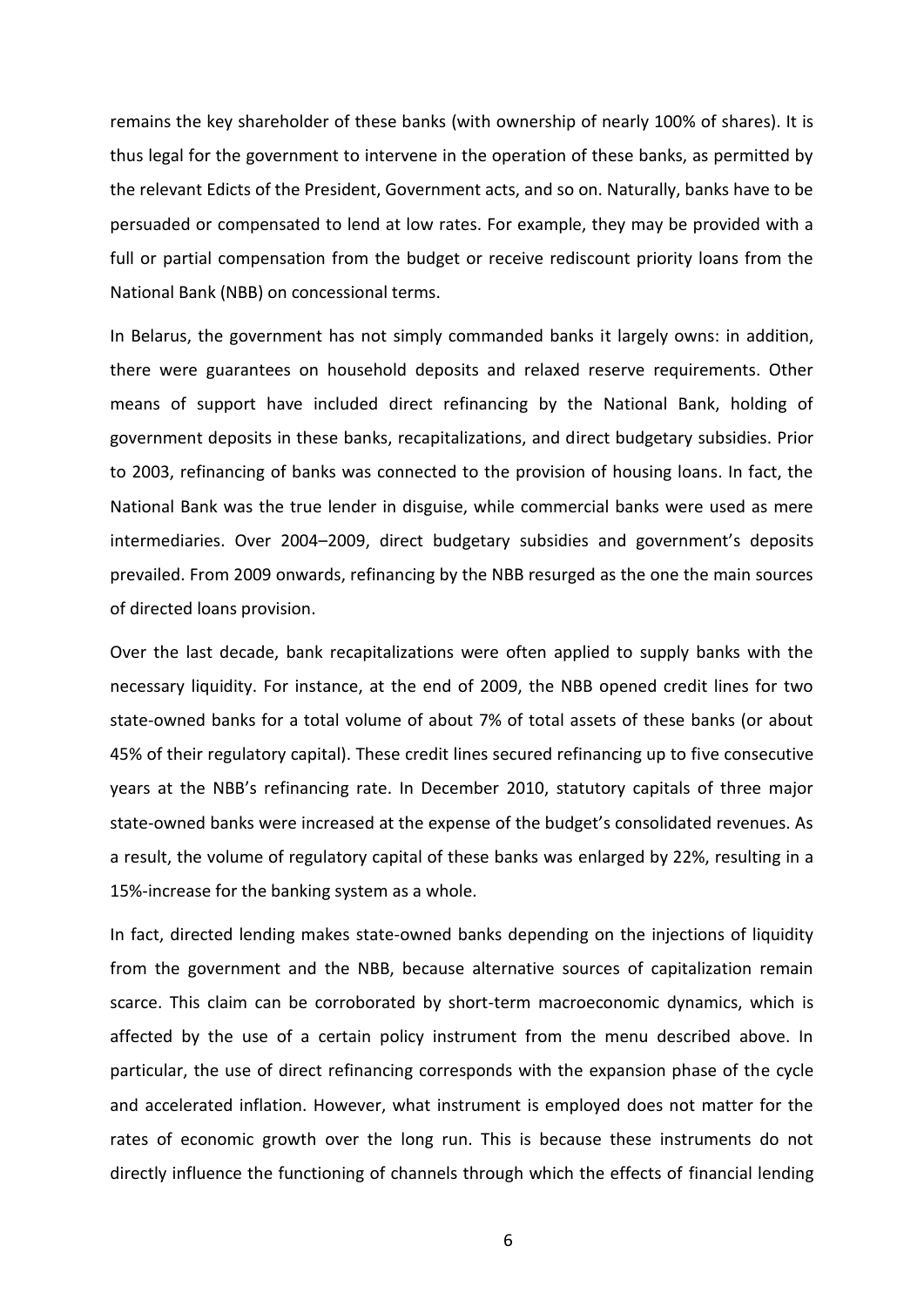upon growth are realized, such as total factor productivity in general and capital productivity in particular.

How does directed lending in Belarus affect the dynamics of total factor productivity and the rates of GDP growth over the long run? Are there any signs of deteriorations of these macroeconomic indicators, associated with a substantial share of directed loans in the economy? Under selective credit programs, banks are partially deprived of their autonomy to make decisions over the provision of credit. Thus, banks' intermediation role is circumscribed by the authorities. On the one hand, directed loans may spur capital accumulation as firms have access to cheap loans and thus invest and – arguably – produce more. On the other hand, these loans may be allocated to lower-yielding projects and thus dampen growth rates of factor productivity and of GDP. In addition, non-favored companies – typically from the private sector – face higher interest rates. World Bank (2012) detects that soft budget constraints allow favored companies receive loans up to three times cheaper, if judged by the level of real effective interest rates. Although private companies tend to be more efficient than state-owned enterprises in terms of factor returns and profitability (World Bank, 2012), higher interest rates may reduce their demand for loans.

Therefore, there are two opposite forces at work: accelerated capital accumulation by the recipients of directed loans versus lower demand for capital by non-favored borrowers, or lower supply of credit by commercial banks, which are unable to infinitely expand their loan portfolios. At the macroeconomic level, the core question is the implications of the working of these two opposite forces for economic growth.

One of the best ways to address the research question is to analyze microeconomic data, but the series available cannot be used to make a meaningful inference. In particular, the dataset from Business Environment and Enterprise Performance Survey (BEEPS) conducted by EBRD in 1999, 2002, 2004, 2005, and 2009, include only several state-owned enterprises, which borrowed 50% and/or more of their loans from state-owned banks to finance capital expenditures. In particular, in 2009 there were only five of such enterprises (out of the sample of 347 companies), in 2005 – only two. In 2002 only two state-owned companies in the survey borrowed about 30% of their total volume of loans to pay for capital goods. The Ministry of Economy has a database of about 4,000 about enterprises, which receive state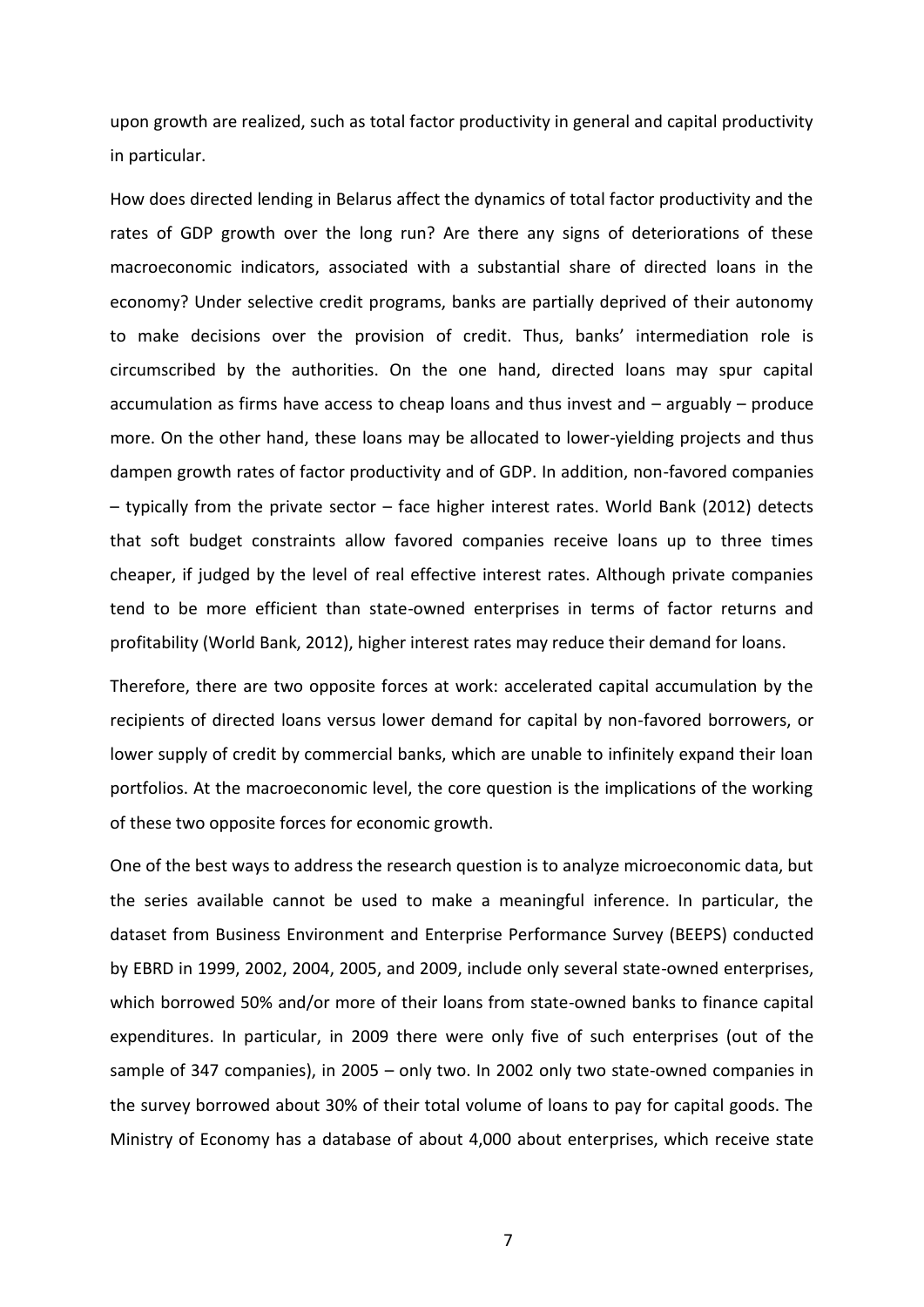support in various forms, ranging from direct subsidies, tax rebates, and to directed loans, but this database is not open to the public (World Bank, 2011).

In this situation, we resort to macro-econometric analysis of available time-series. In particular, we seek to address the question whether directed loans contribute to increase in TFP and, through that, to GDP growth. A novelty of our paper is that traces the effects of lending provided to particular sectors, such as agriculture and housing. These sectors are the major recipients of directed loans. Agriculture remains to be the largest recipient of government aid in general, which is provided in various forms. While in 2010, the share of agricultural output in GDP was only 8%, the sector received up to 5% of GDP as subsidies in various forms (World Bank, 2011). At the same time, more than a half of agricultural companies were loss-makers, against 6.5 percent share in industry (according to Belstat data). Thus, there are strong reasons to suspect that at least a fraction of funds provided to agriculture is used unproductively.

As for housing construction, cheap residential loans are given to households, whose living conditions require 'a drastic improvement', as it is stipulated by the Belarusian legislation (which establishes the minimum amount of square meters per household member). Households in need are typically unable to pay for new housing in full and therefore liable for preferential housing loans. This policy exists only in Belarus among all other post-socialist countries, at least in terms of its scope. In fact, it can be considered as a part of peculiar 'welfare state' policy. However, investment in housing construction 'do not contribute directly to building productive capacity' of the economy (IMF, 2010, p. 24). Thus, expansion of this type of loans may reduce the returns on investment further.

We seek to estimate the effects of directed lending on total factor productivity and economic growth over a period of 2000–2012. At the first stage, we perform standard growth accounting procedures in order to estimate production function and calculate TFP for the economy as a whole. Next, we conduct co-integration analysis to detect whether there are long-term relationships between directed loans, fixed investment, and TFP dynamics and rates of GDP growth. We then formulate and test the structural model in order to determine the strength of the relationships among variables in question and trace the effects of policy shocks.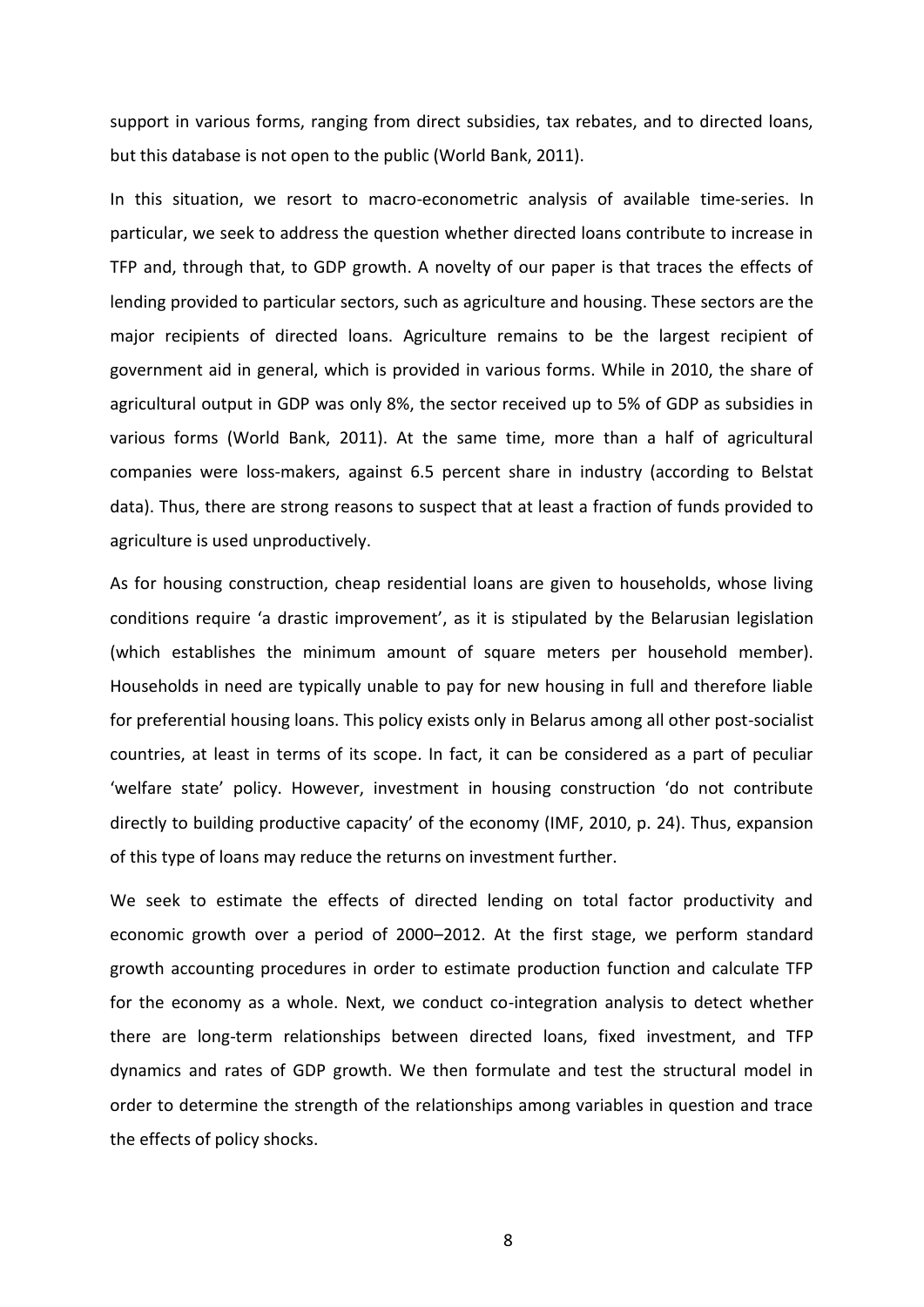#### **2. Literature Review**

There is a voluminous literature on the relationship between finance and economic growth. Cross-country empirical studies find that economies with more developed financial systems exhibit faster rates of growth of total factor productivity. In our study, we are concerned with the effect of directed lending, which is a government-created distortion in the bankbased financial intermediation<sup>3</sup>, for productivity and growth of the whole economy.

The key function of financial intermediation is to link lender-savers and borrowers-spenders (Mishkin, 1992, p. 33). Functional system of financial intermediation processes information regarding investment opportunities and allocates capital to higher-yielding projects (King and Levine, 1993; Levine, 2002). Financial intermediaries act as agents that close information gaps between savers and investors. In doing so, they acquire 'a comparative informational advantage over both savers and investors' (Scholtens and van Wensveen, 2003, p. 18). They screen and monitor investors' performance on the behalf of savers and charge transaction costs to parties on that basis (Greenwood and Jovanovic, 1990; Valdez and Wood, 2003).

Second, financial intermediaries can improve corporate governance of borrowers by economizing on monitoring costs. This activity reduces credit rationing and thereby boosts productivity and physical capital accumulation (Bencivenga and Smith, 1993). Third, financial intermediaries agglomerate capital for investment from different savers, who individually face the transaction costs and informational asymmetries, and thus help to overcome investment indivisibilities.

Levine (2002) stresses those positive relationships between finance and growth stem from the quality of financial intermediation. This quality improves, if financial intermediaries operate freely. If the governments intervene into the process of credit allocation, positive effects of financial intermediation are very likely to be mitigated. In a classical contribution by McKinnon (1973), government intervenes into the process of credit provision in order to help certain sectors of the economy to obtain cheap loans. This intervention, based on interest rate ceilings, results in 'financial repression', which leads to a misallocation of scarce funds. Financial repression is a set of measures, including high reserve requirements, discriminatory taxation of financial intermediaries and depositors, and selective credit programs (Roubini and Sala-i-Martin, 1992a, 1992b; Reinhart and Sbrancia, 2011).

 $^3$  The financial system of Belarus is centered on banks; financial markets are rudimentary.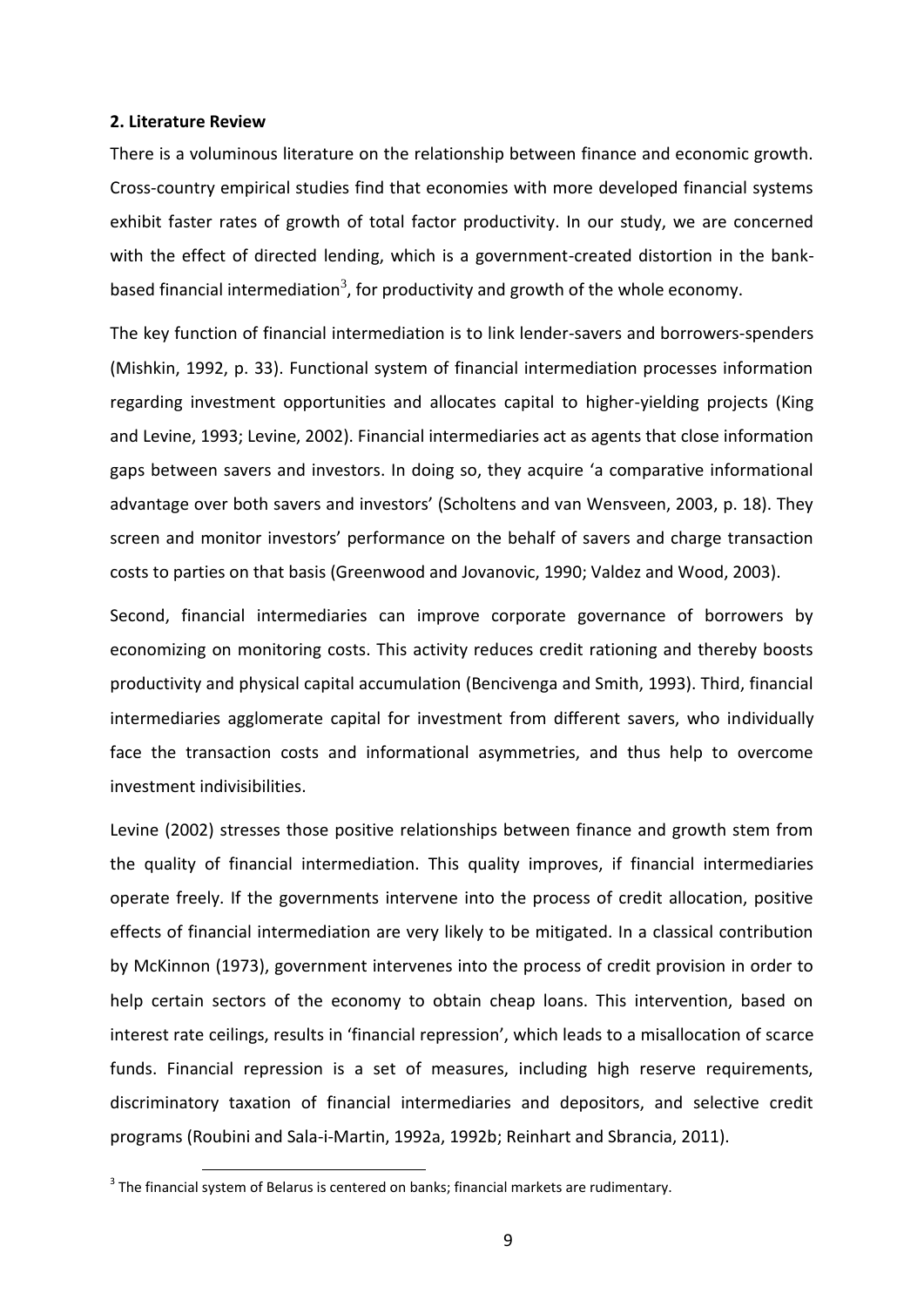Fry (1995, p. 433) distinguishes between six major types of selective credit techniques, such as 'subsidized loan rates for priority sectors, differential rediscount rates, direct budgetary subsidies, credit floors, credit ceilings, and proliferation of specialized financial institutions'. Of these six, the common technique is 'subsidized loan rates for priority sectors'. Directed lending was practiced in the Asian countries, including South Korea, Indonesia, Philippines, Taiwan, Pakistan, and India, as well as in many African states. Virtually everywhere it was employed to promote development of selected industries and to alleviate financial constraints faced by domestic firms. However, the 1989 World Bank report maintains selective credit policies were a major cause of fiscal distress in these developing countries despite some initial positive contribution to growth.

Such distress was also observed in the former socialist economies, where in the early years of transition governments bailed out commercial banks, which had provided loans to underperforming firms. Banks had given loans, being confident that governments saved workers and enterprises for political reasons and thus helped banks not to fail (Gorton and Winton, 1998; Berglöf and Roland, 1995). Apparently, this was a policy of centralized intervention into the process of credit allocation with notable fiscal implications.

Sherif et al. (2003) construct a stylized, but illustrative story, typical of the early years of transition. Initially, government is reluctant to restructure enterprise sector, being afraid of likely output decline. Commercial banks are used to channel funds to support enterprises. Thus, the role of banks as effective intermediaries is distorted: they become 'ineffective shells' to execute patronage over the economy. Supported enterprises are not always able to pay off their debts – fully or partially – and thus receive extension on loan repayment. Banks start facing insolvency and are often recapitalized by government, which is costly for the budget. If banks are not helped, then portfolio problems resurface, especially when the volume of non-performing loans grows. Bank insolvency can further increase vulnerability of banking system and 'hollow out' the banks' capital. In order to break this vicious circle, banks in the first instance should be allowed to get rid of non-performing loans. More importantly, both banks and companies need to be signaled credibly that no bail-out is to be provided in the future. In the East-Central European economies, including Poland, Hungary, and Slovakia, bank privatization to foreigners was one of the tools to prevent bad debts from growing the after a series of costly recapitalizations (Mihalyí, 2004).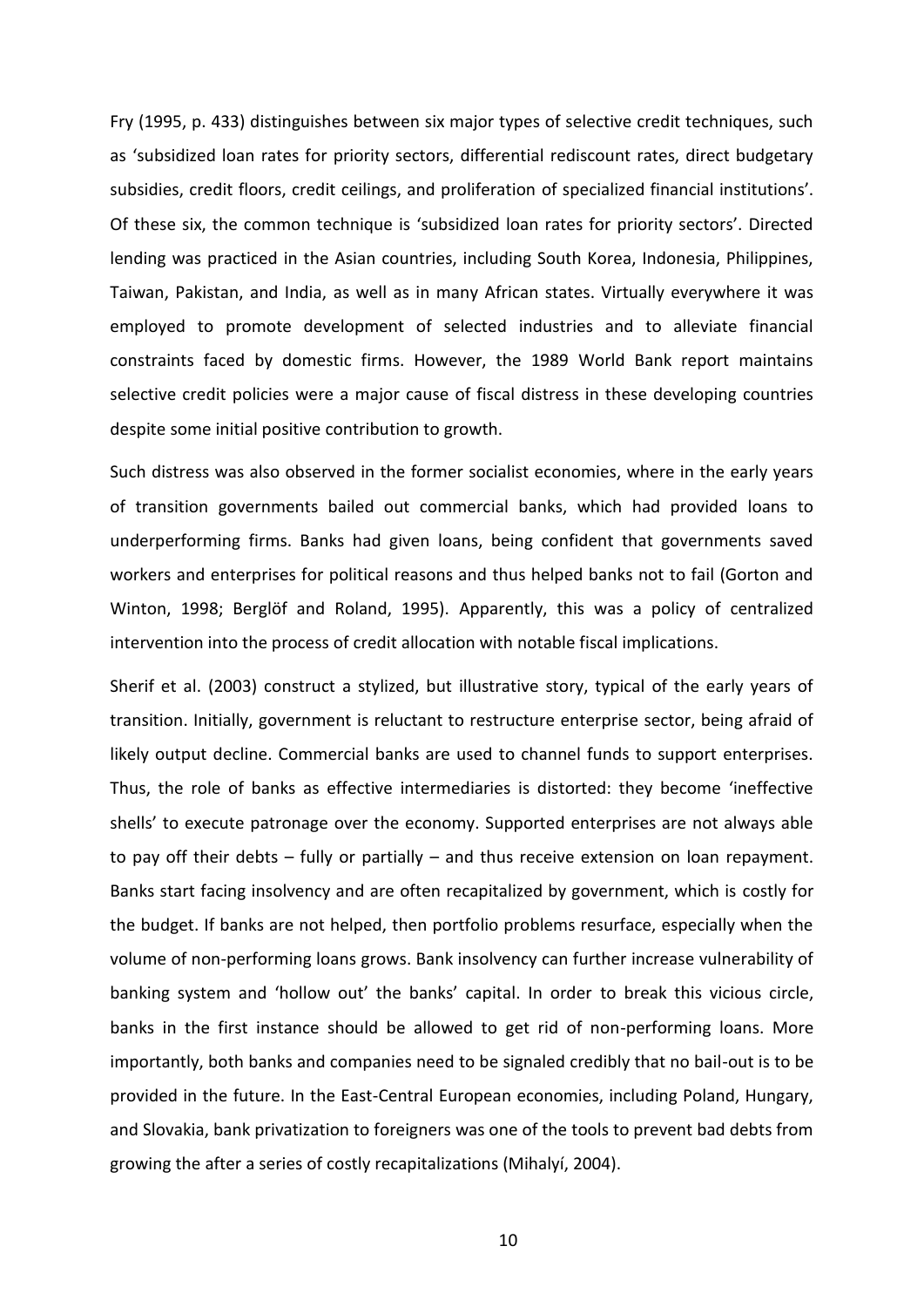The case of Belarus appears to be an exception among other transition economies. While in the advanced reformers, fiscal distress forced governments to stop their interference into financial systems, no similar incentive was available in Belarus. A somewhat similar policy has been implemented in contemporary China. As in Belarus, in China, government-owned banks dominate the banking system. In an empirical study, Demetriades et al. (2008) find that the Chinese banking system has helped to support the growth of both firm value-added and TFP of Chinese firms. Even state-owned and collectively-owned firms with access to bank loans in China displayed good performance. The same result is recorded when lossmaking firms are included in the sample. Rousseau and Xiao (2007) employ cointegrated vector autoregressive models to show that banking sector development was central to success of China's 'real' sector, while the stock market influence was insignificant. Despite government controls, banking sector provided firms with access to credit and lifted financial constraints. However, in both papers, the results are obtained by using the sample of manufacturing firms, whose performance is sensitive to many factors, including, for instance, access to technology, foreign markets, abundant labor supply, and so on.

In essence, the case of China has to be considered with caution. First, easier access to credit is provided for some favored firms, which typically operate in the urban areas. Huang (2008) stresses a divide between rural and urban enterprises in China. The latter group of firms often faces higher interest and tax rates than the former. Excessive investment in the urban areas has resulted in the accumulation of bad debts and caused asset and property bubbles. The Chinese government coped with these problems by injecting liquidity in the banking system, but this solution is hardly to be sustainable in the long run (Das, 2012).

To summarize, both theoretical and empirical studies – cross-country and in-country ones – point to two crucial channels through which directed lending affects growth. In essence, directed lending is a policy measure whereby governments assume the functions of financial intermediaries regarding credit allocation. This intervention affects productivity of factor use and the supply and demand of funds.

#### **i Allocative inefficiency**

In numerous studies, productivity is one of the key channels through financial development has positive and significant effects on economic growth (e.g. Beck, Levine, and Loyaza, 2000;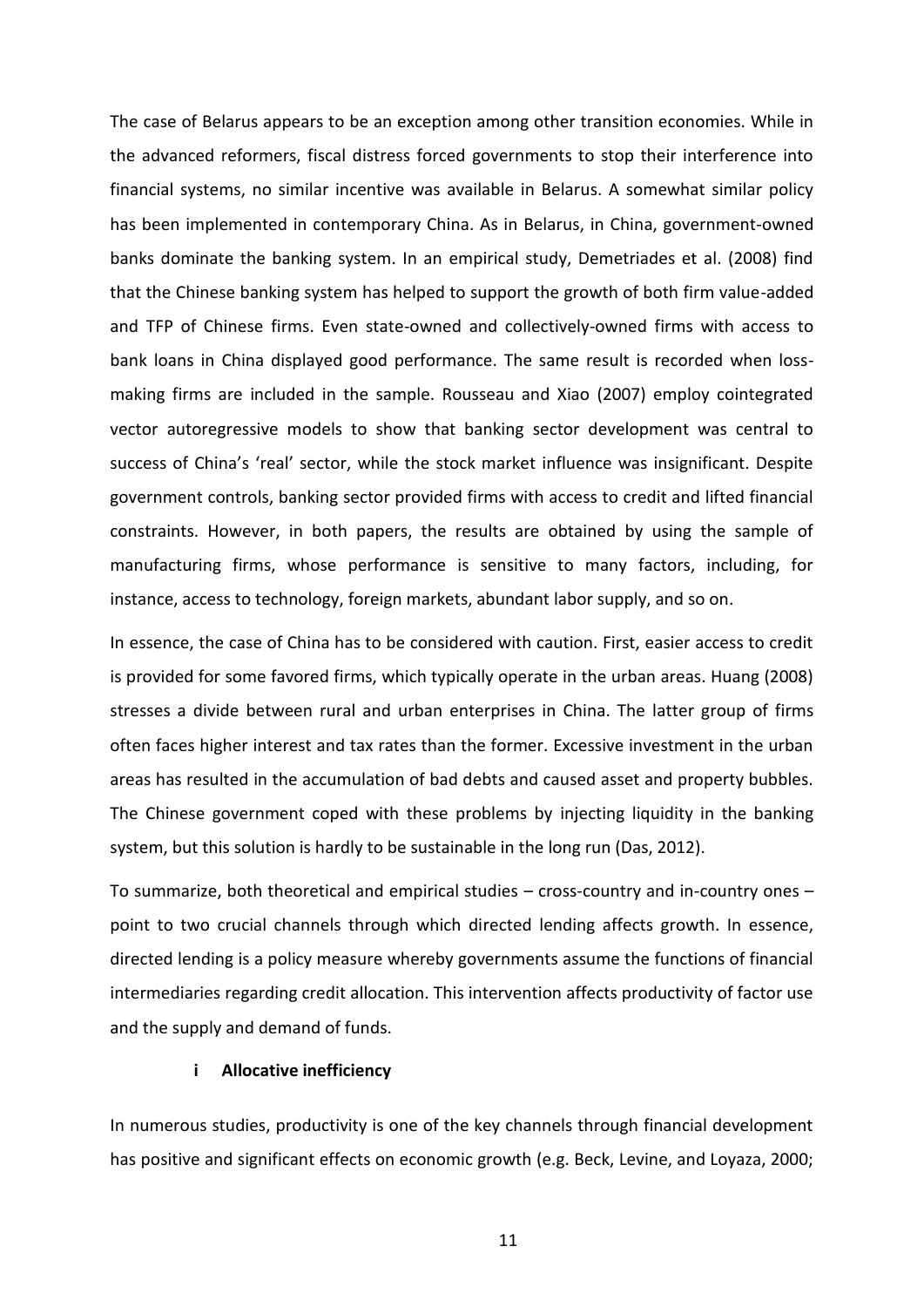Levine and Zervos, 1998). In a simple AK model framework (Pagano, 1993), financial development affects the volume of resources available for capital accumulation, and can encourage savings and then raise the productivity of capital. When assessing the effect of four different indicators of financial development on three growth indicators, one of which is total factor productivity, King and Levine (1993) find positive and significant effects of all four financial development indicators on TFP for 80 countries for the period 1960-1989. Benhabib and Spiegel (2000) explore whether financial development affects growth solely through its contribution to factor accumulations, or whether it also has a positive impact on total factor productivity. They find that indicators of financial development are correlated with both fixed capital and TFP growth, but the results are sensitive to the inclusion of country fixed effects. In addition, the indicators that are positively correlated with TFP growth differ from those that encourage investment.

As Demetriades and Luintel (1997, p. 381) maintain, the link between economic growth and financial development depends on the in-country institutional factors. There are wide institutional differences so financial development may drive growth in one country, but not in another. For instance, in India, financial repression has not hindered growth, and has not undermined the expansion of finance, for the period between 1970-1971 and 1998-1999 (Bhattacharya and Sivasubramanian, 2003). Thus, at least in several cases – South Korea, India, and China – a positive association between financial repression and growth was established for certain time periods.

A theoretical justification for this positive interrelationship can be provided by referring to 'social returns' on investment. Stiglitz et al. (1993) claim that in developing countries, banks without directed loans would 'not allocate funds to those projects for which the social returns are the highest'. Alternatively, there are possible positive spillovers (DeLong and Summers, 1991), stemming from the support of particular sectors for the whole economy. For example, in South Korea, subsidies to steel and electricity sectors helped to develop manufacturing (Wade, 2005).

However, there are both theoretical and empirical doubts. For instance, Galbis (1977) shows that in a dual economy, with the differences in factor returns between two sectors, financial repression dampens the average efficiency of investment. Empirically, Demetriades and Fattouh (2001) find that in South Korea in the 1970s, when financial repression had been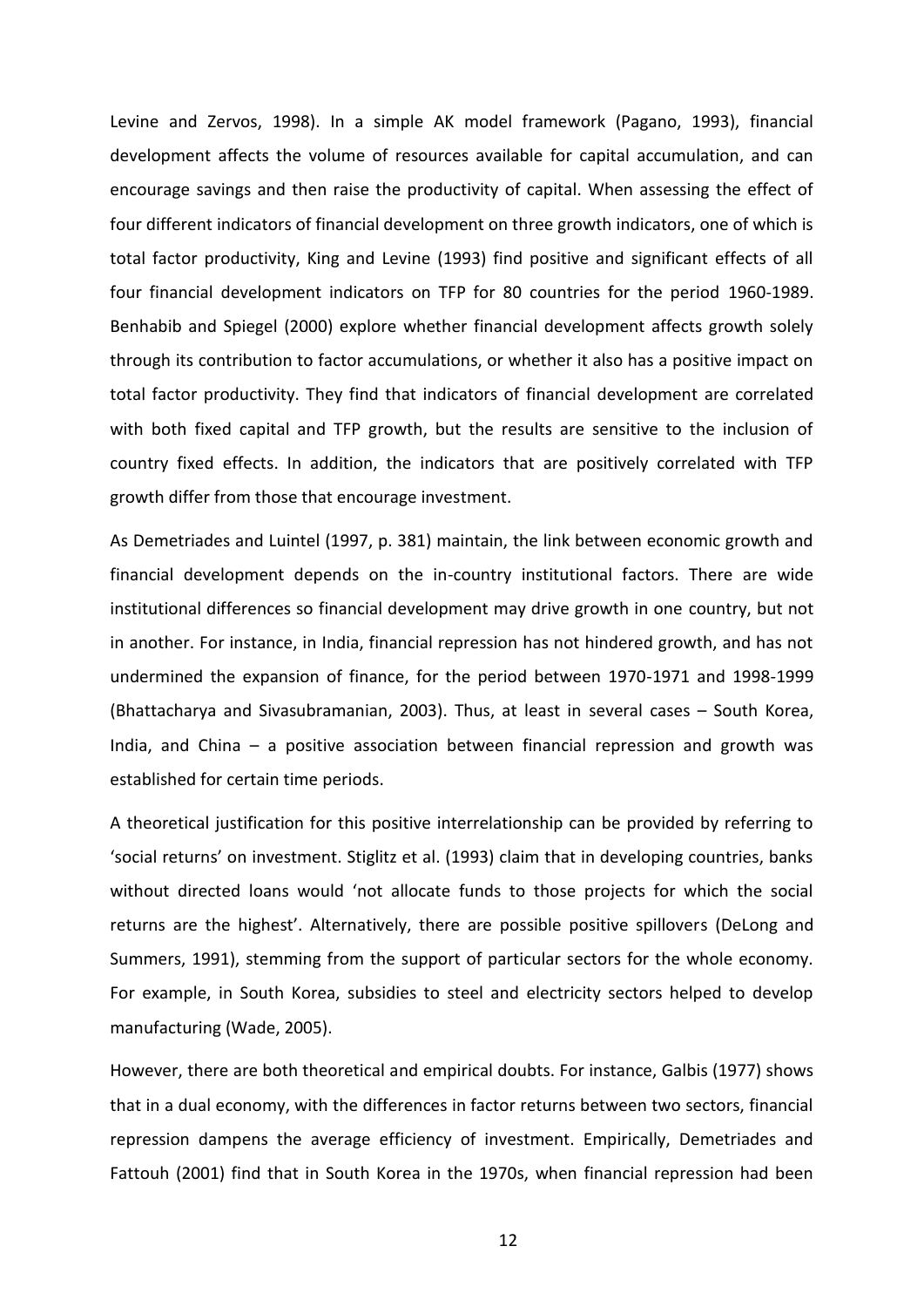practiced, TFP was indeed growing, but below a potential rate, as funds were diverted from higher-productivity projects to lower-productivity ones. Moreover, capital hoarding and overinvestment occurred.

To summarize, financial repression may divert savings from their use in higher-yielding projects. As a result, productivity channel is enfeebled by allocative inefficiency, as lowerreturns projects are selected by the authorities. This leads to lower capital and total factor productivity. Alternatively, selective credit policies, aimed to cheapen the price of capital, may encourage the implementation of highly capital-intensive production techniques and this leads to unproductive hoarding of capital. Companies are induced 'to draw credit funds' instead of a more efficient use.

If an argument that projects should not be judged by private, but by social returns (Stiglitz et al., 1998) is considered, then those returns are supposed to contribute to factor productivity. For instance, companies can build and maintain infrastructure, invest in skills of their employees, etc. Although there is an ample empirical evidence on the positive link between financial development and productivity at the macro (e.g. Beck et al., 2000) and the micro levels (e.g. Demirguc-Kunt and Maksimovic, 2002), there is a room to explore the effects at the country level, given the existing specific country-cases, such as China, India, and South Korea.

#### **ii Liquidity channel**

If loans are provided to less efficient borrowers, the returns can be smaller and, hence, banks can experience problems with liquidity. If these dynamics persist over time, the supply of credit may gradually decline. One can invoke the situation in transition economies, where less efficient borrowers sought extensions of their credit lines and governments bailed banks out, but soon faced fiscal strains (Sherif et al., 2003). Thus, governments have incentives to share their responsibility for financial repression with banks. In their turn, banks have incentive to hedge against these negative effects and to balance their portfolios by charging higher interest rates for non-favored borrowers. Moreover, banks may reduce the margin between deposit and credit interest rates. This reduced margin may also be indicative of worsening of the quality of financial intermediation as banks' profits are squeezed.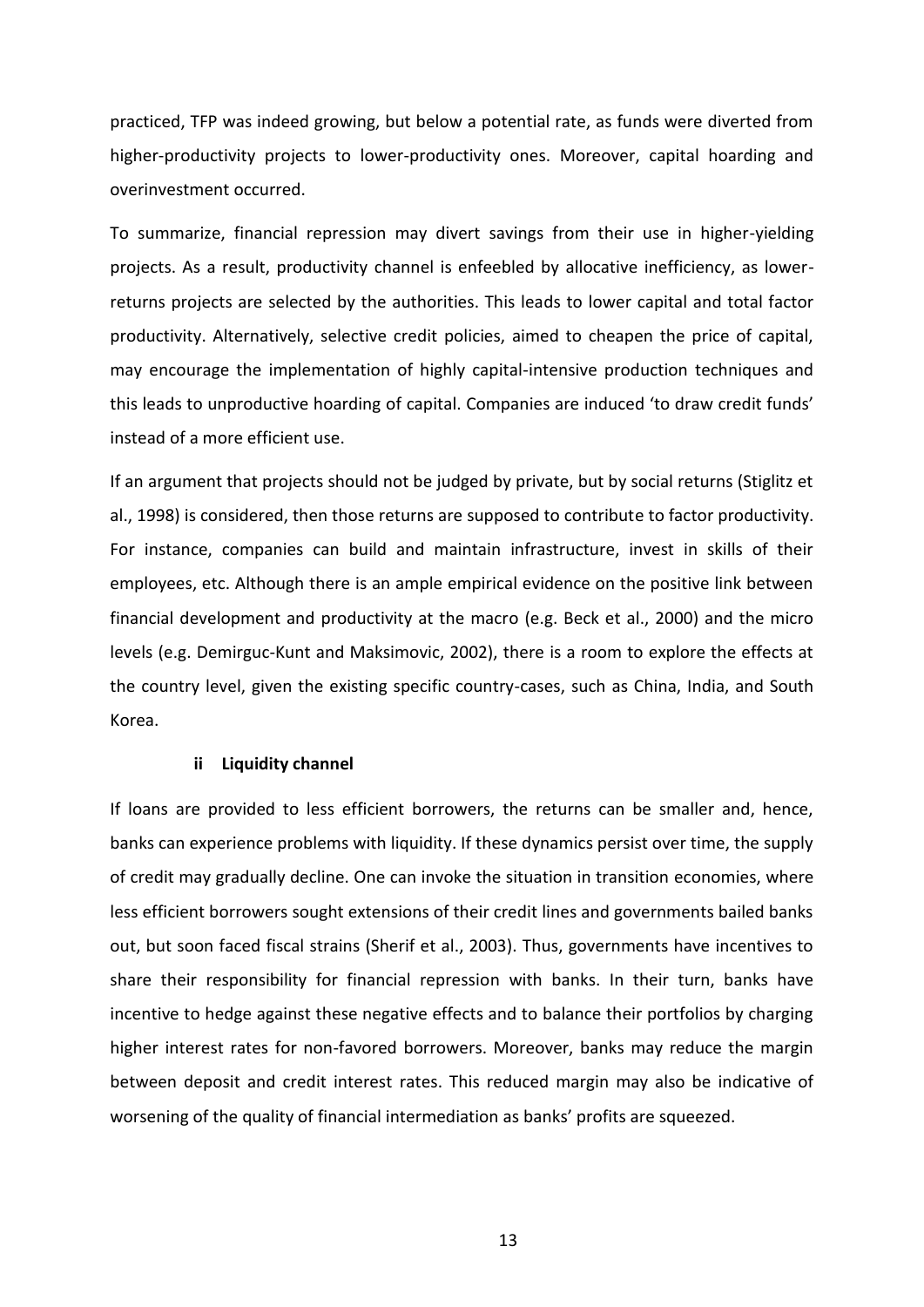In case the difference between initial market interest rate and interest rate set by the government is sufficiently large, banks may hedge against the risks associated with this gap by introducing a minimum acceptable effective interest rate on total portfolio of loans. If this portfolio, that consists of both directed and market loans, provides the rate of return less than a certain minimum acceptable rate, bank has an incentive to further shrink the credit supply in order to secure the desired inflow of interest payments. In that case, the amount of loans granted would contract along with the increase of the interest rate. Another option for banks is credit rationing, i.e. as shown by Stiglitz and Weiss (1993), given the limitations of a size of an individual's bank portfolio and the risks associated with higher interest rates.

The effect of the increase in the market interest rate is irrelative to the characteristics of the system of directed loans provision, i.e. whether all banks provide both type of loans or several banks provide both market and directed loans and other banks grant market loans only. The latter is the case of Belarus. A crucial effect is that 'reservation' of a fraction of banks' portfolio for directed lending leads to the reduction of supply of market loans. This outcome can be a product of both higher interest rates, stemming from the reduced supply of loans as banks cannot limitlessly enlarge their portfolios. To summarize, irrespective of the design of the banking system (either with a representative bank or two dominant banks), the logic of effects of directed lending upon interest rates and demand for loans remains essentially the same.

The case of Belarus appears to be under-researched. This is particularly striking, given the warnings issued by the World Bank and the IMF in their recent reports on the situation in the Belarusian economy. In particular, the World Bank (2010, p. 12) argues that the grafting of subsidies and cheap loans upon largely unchanged industrial structure has indeed supported economic growth, but productivity improvements are 'largely exhausted' so 'the medium-term prospects for Belarusian industrial growth deteriorate'. In a similar fashion, the IMF (2010, p. 24) admits that 'the returns from high investment appears to have diminished'.

These claims were supported by micro-economic evidence. In particular, Kolesnikova (2010) maintains that financially-distressed enterprises who receive state aid, including directed loans, record decrease in TFP. In contrast, TFP increases if state aid is directed to newly restructured companies. To the best of our knowledge, macroeconomic effects of financial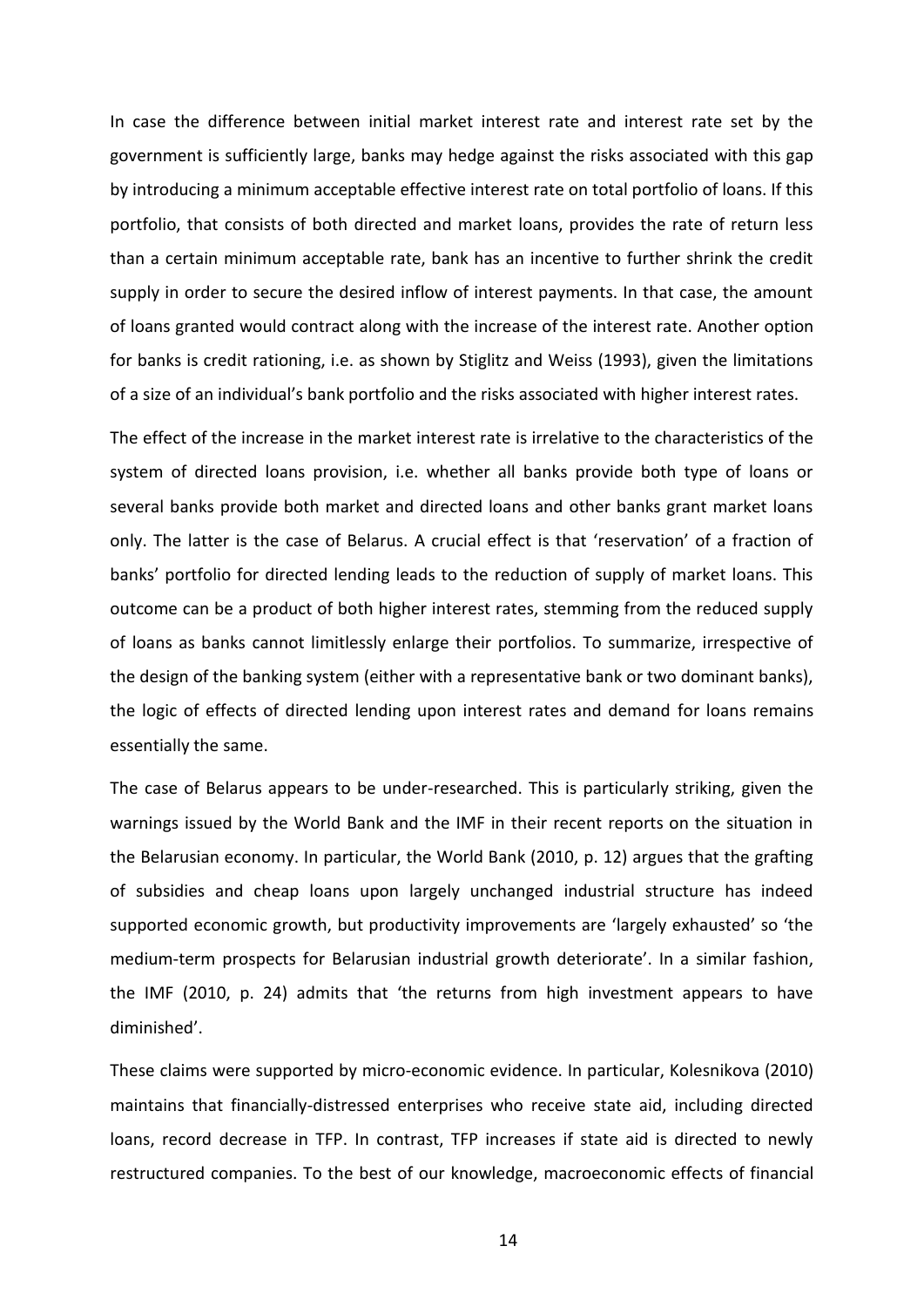repression in Belarus have not been explored, especially up to 2011. Korosteleva and Lawson (2009) analyze the effects of financial repression on the development of financial system in Belarus over the period of 1996–2002. They find that financial repression generally revived growth, but attribute this effect to the specificities of the Belarusian case, where 'finance did not matter in the long run'. Pervasive government controls over finance were 'survivaloriented' and not 'growth-promoting', thereby 'producing a shallow finance system and passive financial intermediaries'. *In contrast, our contribution aims to show that finance matter in the long run, even in the specific case of Belarus, while the task is to determine whether the effect is positive or negative.*

## **2. Theoretical model formulation**

1

Output of the entire economy is specified in the form of the Cobb-Douglas production function with a Hicks-neutral technical progress (equation (1)).<sup>4</sup> The relationships between finance and growth are realized through the impact of the total volume of outstanding loans on total factor productivity. The presence of directed loans distorts these relationships. First, allocative inefficiency arises as the volume of directed loans increases. Second, the spread between preferential interest rate and market interest rate may produce additional impact on the total supply of loans. If banks are obliged to provide cheap loans, they are inclined to balance their portfolios, including by the means of increasing interest rates for non-favored loans to offset possible negative effects related to directed loans. Most typically, these effects are related to lower returns. Also, large volumes of directed loans in banks' portfolios make them more vulnerable and essentially distort their function of financial intermediation. Thus, total factor productivity can be related to the volumes of outstanding market loans, outstanding directed loans, and the interest rate spread between the market rate and preferential rate (equation (2)).

As for the volume of outstanding market loans, in the literature it is often modeled by using functions of credit supply or credit demand. Credit demand functions include proxies for real income, interest rate, and context-specific explanatory variables. Credit supply functions capture the major aspects of banks' behavior by incorporating base money, income proxy, proxies for risks perception by banks, and some other specific variables. Both functions can

 ${}^{4}$ The equations are presented in log form, i.e. lower-case character means the log of a correspondent variable.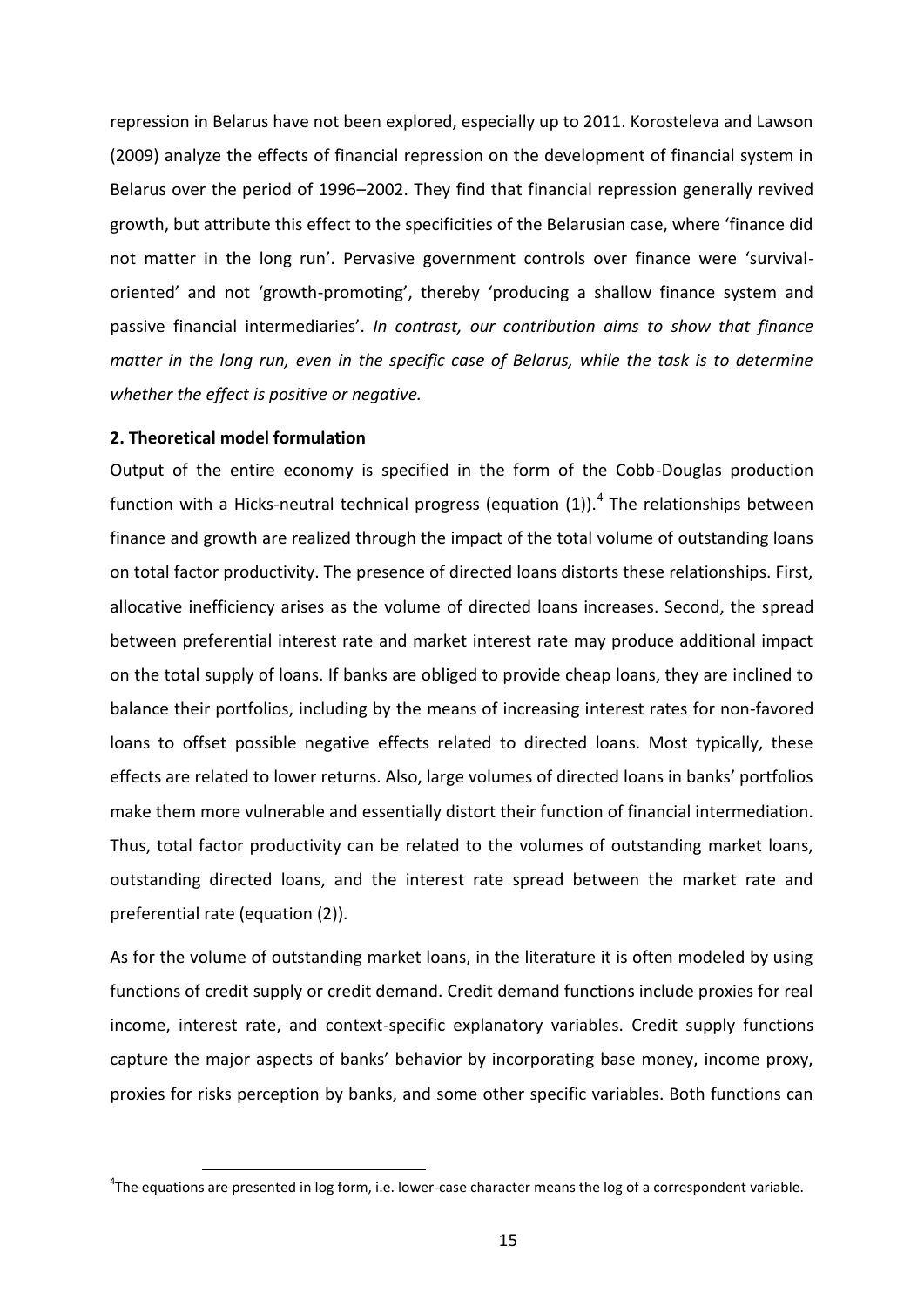also be used in combination (Backé and Zumer, 2006). We follow this approach in our model in order to capture income and risk perception of banks.

The proxy for income is capital investments, which is the only component of aggregated demand considered in the paper. Directed lending is another explanatory variable for outstanding market loans, that is expected to trace the adjustment of banks' credit portfolios to risks related to the exposure to the directed loans. Finally, interest rate spread – between market interest rates and preferential interest rates – reflects both demand-side interest rate incentives and supply-side, risk-management aspects (see equation (3)).

Capital investments can be treated as a function of both directed and market loans, and total factor productivity. Directed loans are used extensively to stimulate capital accumulation. Market loans are also used for capital investments, but on a much lesser scale, and often used to finance operating needs of firms. In the equation (4), TFP may be considered a proxy for income that determines the returns on capital investments. The final equation of the model (equation (5)), is the law of motion of capital. Each of the stochastic equations below contains a constant term and a time-trend.

$$
rgdp_t = \alpha * l_t + (1 - \alpha) * k_t + tfp_t \tag{1}
$$

$$
tfp_t = \beta_1^{tfp} * rdl_t + \beta_2^{tfp} * rml_t + \beta_3^{tfp} * sp_t + \beta_4^{tfp} + \beta_5^{tfp} * T + \varepsilon_t^{tfp}
$$
 (2)

$$
rml_t = \beta_1^{rml} \cdot ri_t + \beta_2^{rml} \cdot rdl_t + \beta_3^{rml} \cdot sp_t + \beta_4^{rml} + \beta_5^{rml} \cdot T + \varepsilon_t^{rml} \tag{3}
$$

$$
ri_t = \beta_1^{ri} \cdot rdl_t + \beta_2^{ri} \cdot rml_t + \beta_3^{ri} \cdot tfp_t + \beta_4^{ri} \cdot \beta_5^{ri} \cdot T + \varepsilon_t^{ri}
$$
\n
$$
\tag{4}
$$

$$
k_t = k_{t-1} \cdot (1 - r dr_{t-1}) + r i_{t-1} \tag{5}
$$

In these equations, α is the share of labor income in GDP,  $β<sub>i</sub><sup>j</sup>$  are the parameters. The notations for the variables are provided in Table 1. It should be emphasized that directed lending largely consists of two types of loans – agricultural and housing ones. It is then possible to estimate the impact of these individual elements of selective credit programs. For that matter, the equations (3)–( 5) should be modified to include RDLA and RDLH instead of RDL.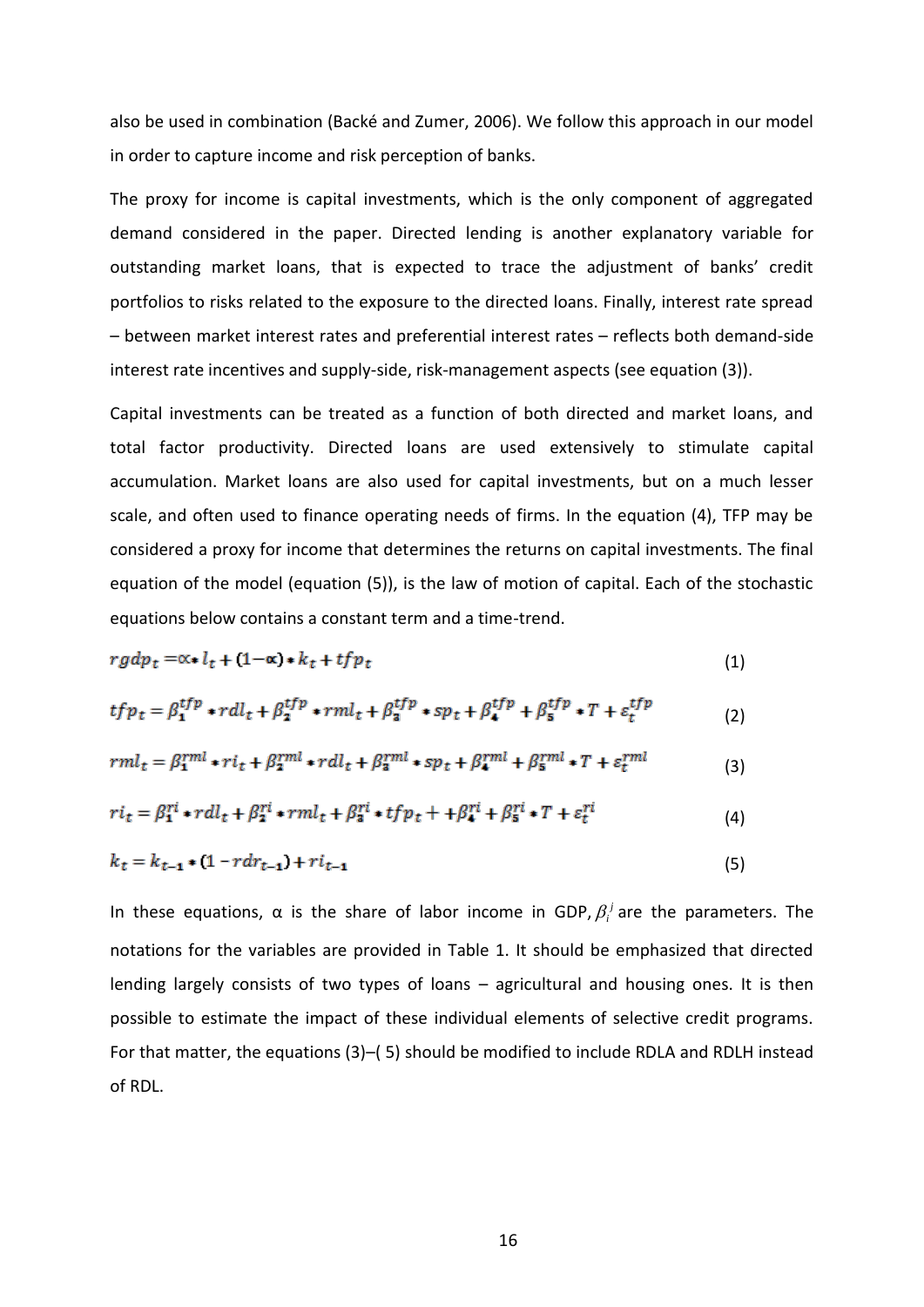|  | Table 1: Variables of the model <sup>5</sup> |  |  |
|--|----------------------------------------------|--|--|
|--|----------------------------------------------|--|--|

| Variable notation | Variable name                                             |
|-------------------|-----------------------------------------------------------|
| К                 | Capital Stock                                             |
|                   | Labor Employment                                          |
| <b>TFP</b>        | <b>Total Factor Productivity</b>                          |
| <b>RGDP</b>       | Potential GDP                                             |
| <b>RI</b>         | <b>Gross Capital Formation (Capital Investments)</b>      |
| <b>RDR</b>        | <b>Real Depreciation Rate</b>                             |
| RML               | Market Lending                                            |
| <b>RDL</b>        | Directed Lending                                          |
| <b>RDLA</b>       | Directed Lending to Agricultural Firms                    |
| <b>RDLH</b>       | Directed Lending for Housing Purposes                     |
| <b>SP</b>         | Interest Rate Spread (Between Market and Directed Lending |
|                   | rates)                                                    |

The parameters for the equation (1) are informed by the results of theoretical worked reviewed in the respective section. Equation  $(5)$  is an identity. As for the equations  $(2)$ – $(4)$ , dynamic characteristics of the data determine the choice of a relevant econometric technique. If the hypothesis of cointegration regarding equations (2)–(4) is not rejected, then the correspondent relationships may be analyzed through the error-correction model (ECM) framework. Hence, the econometric model would consider theoretical relationships, specified by the equations (2)–(4), as long-term ones, while additional relationships for short-term dynamics could also be estimated. Furthermore, dynamic characteristics of the data may allow the application of a Vector Error-Correction Model (VECM) to analyze the relationships specified by the equations (2)–(4).

# **3. Data**

1

A first empirical step in our analysis is to perform growth accounting. GDP growth is broken down into the components associated with changes in factor inputs and in technologies. The growth rate of technology is measured as a 'residual growth' (Barro and Sala-i-Martin, 1995, p. 452). Growth accounting is used not to explain the forces that drive the growth, but to obtain the data for analysis of effects of directed lending on growth.

We use a standard production function with constant returns to sale, written as  $Y = F(T, K, L)$ , where T is the level of technology, K is the fixed capital stock, and L is the quantity of labor.

We reasonably assume technological progress to be disembodied. Apart from the claim that 'for many issues in macroeconomics, the distinction between embodied and disembodied technological progress is not so important, and therefore the analyst is inclined to assume

<sup>&</sup>lt;sup>5</sup> Capital letters mean raw data, lower-case characters mean correspondent data in logs.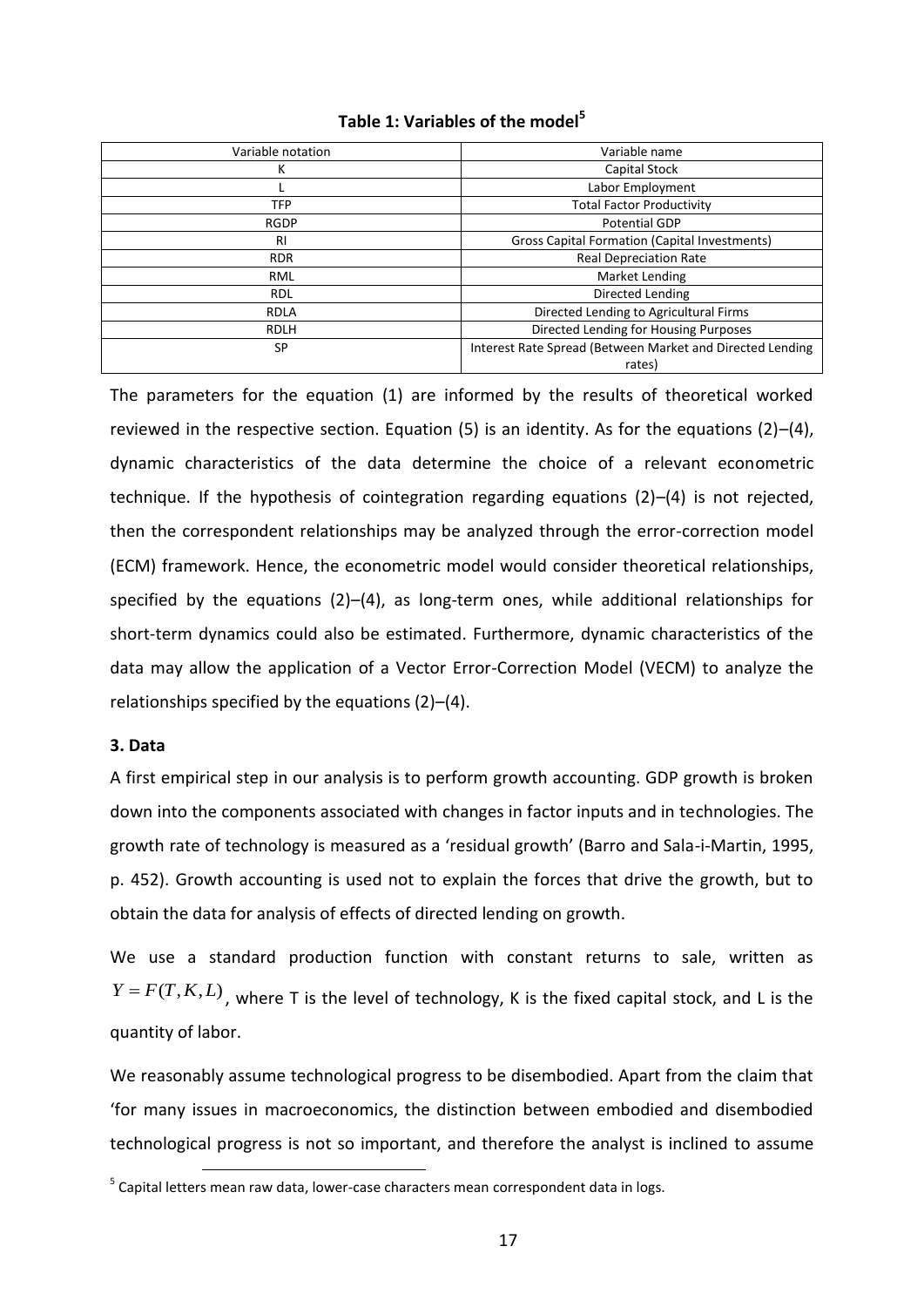the simplest form, which is definitely the disembodied form' (Groth, 2012, p. 30), there are other context-specific reasons to make this assumption. In particular, it is very difficult to estimate the costs of new capital goods as both old and new equipment produce output.

We use standard procedures for growth accounting (described in Barro and Sala-i-Martin, 1995, Chapter 10). In the production function for the whole economy, we use 0.65 and 0.35 for α and β, respectively. These values are observed in other transition economies (cf. Campos and Coricelli, 2002; Dolinskaya, 2001). Second, same weights are used in the most recent and comprehensive study of growth dynamics, which also performs growth accounting (Demidenko and Kuznetsov, 2012).

Data on real GDP, (as well as on real investments, and other components of domestic demand) are provided by Belstat within its System of National Accounts (SNA) reports. We use these time series in 2009-year prices, on the quarterly basis, within a sample of 1995q1 to 2012q2. The data on labor employment are also provided by Belstat, although some adjustments are made by using Household Budget Surveys.

However, we should reveal some important details associated with the data available on capital stock. 'Out of the box' time-series data on capital are inappropriate. First, Belstat estimates growth rates of capital in constant prices on the annual basis. Second, these growth rates are calculated on the basis of a gross capital concept. However, for the purposes of growth accounting, it is more appropriate to apply a net capital concept.

According to gross capital concept, only fully depreciated, 'retired' assets are extracted from the total stock of capital, while depreciation is not properly estimated. Third – and this is crucial – if we apply the available data on capital, some striking contradictions are immediately observed. In particular, over a period of 1995–2012, capital-output ratio decreases from 6.8 to 2.8. This dynamics is hardly compatible with a considerable increase in real capital investments throughout these years. Though the data on capital investments are obtained through the System of National Accounts, there are serious concerns about their quality. Thus, we need to find a better measure for capital investment.

OECD (2001) suggests a perpetual inventories method, which seems well applicable in the context of Belarus. Moreover, this method is based on a net capital concept. According to this approach, the value of capital stock is taken at a given moment of time, and then the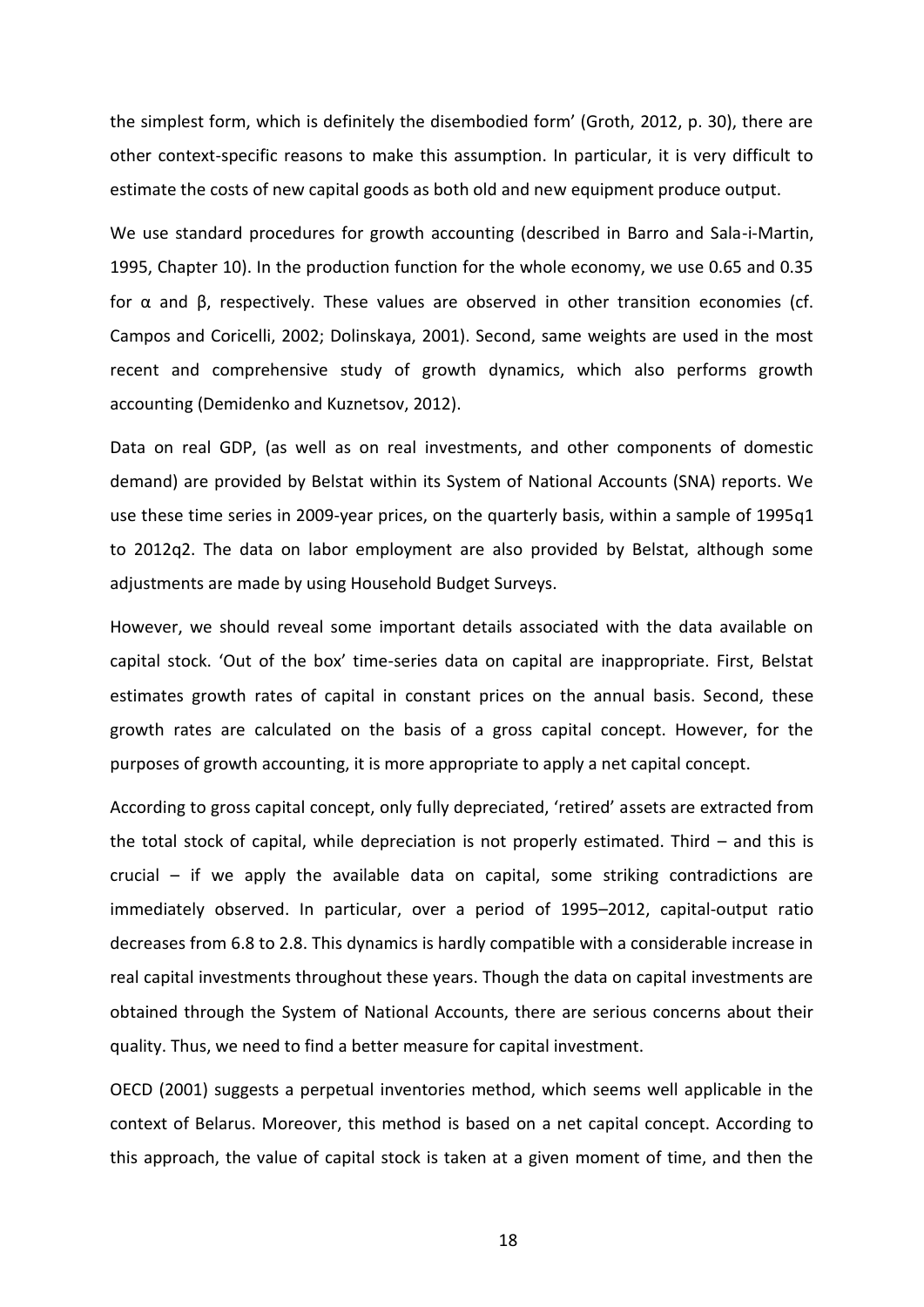series are constructed introspectively or retrospectively by using the data on investment dynamics. In this paper, a starting point in time is January 1, 2009. This is because the period of 2008–2009 was characterized by low inflation, so the problem of overvaluation or undervaluation of net capital stock is diminished, if not avoided (cf. Demidenko and Kuznetsov, 2012).

Furthermore, standard book-keeping depreciation rates cannot be used. First, reported rates do not account for changes in the depreciation rules made by the government in 2009 in order to reduce output costs. In particular, many enterprises were granted relaxed depreciation rules, largely in the form of lower deduction rates. Second, under the evidence of increasing capital-output ratio over the period of 2000–2011, the use of a standard available depreciation rate of 5.5 percent implies that in the year 2000 this ratio was equal to zero. This is unrealistic, especially given that we use the most recent series on fixed capital.

Consequently, the standard rate appears to be too low. In fact, this observation is compatible with the evidence from other transition economies, characterized by higher depreciation rates (Demidenko and Kuznetsov, 2012). In order to obtain a reliable figure of depreciation, one can look at the equipment to structures ratio of fixed investment. In 2000, this ratio amounted to 0.378, peaked to 0.47 in 2006, and since that year decreased. Given the values of this ratio and controlling for reasonable value of capital-output ratio, depreciation rate appears to be around 8% over 2000–2004, and then declined to around 6.7% since 2005q1. Indeed, if the volume of investment in machinery and equipment grow, while investment in structures declines, depreciation ratio increases (Evans, 2000).

The data on directed loans are taken from the banking statistics at the macro level. Apparently, better quality data can be obtained from portfolios of individual banks, but they do not register directed loans in their portfolios. Moreover, banks apply different definitions to what can potentially be considered as a 'directed loan'. Thus, we look at the beneficiaries of directed loans, mostly agricultural enterprises and households (who receive loans for residential construction). A small fraction of directed loans is provided to large industrial firms, but the volumes can hardly be deducted from available banking statistics.

Loan portfolios of agricultural enterprises and relevant households are burdened with directed loans: almost 100% and about 80%, respectively. Next, directed loans are typically issued in the national currency, while foreign currency loans are provided at a market rate.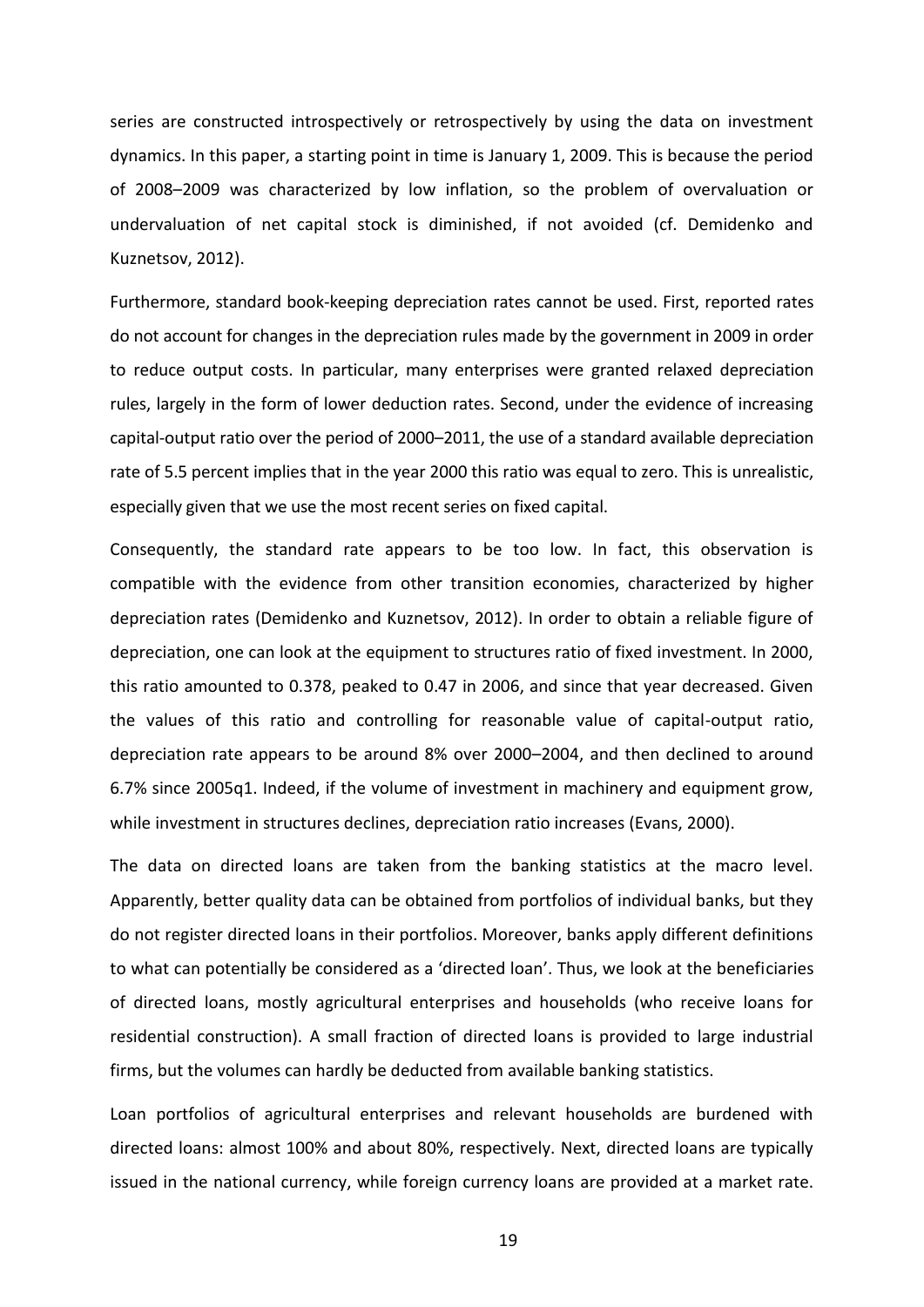Moreover, there are data on short-term and long-term loans, and anecdotal evidence suggests that directed loans are usually long-term ones. Thus, in our study, the total volume of directed loans is the sum of long-term loans to agricultural firms and to households, issued in the national currency (this data is available since 2000q1). In order to obtain real time series, we apply GDP deflator.

The data obtained are very close to the estimates produced on certain dates (see Figure 1), produced, for instance, by the IMF (IMF, 2009). In order to trace the individual effects of different types of directed loans, we distinguish between loans to agriculture (RDLA), and housing loans for households (RDLH). Accordingly, the total amount of directed loans is the sum of RDLA and RDLH. However, a very high correlation coefficient between RDLA and RDLH (0.98) indicates a problem of multicollinearity in case these explanatory variables are jointly inserted into the regression. We therefore begin with a basic model with RDL as a basic explanatory variable, and then estimate the same model individually with RDLA and RDLH, instead of RDL. This procedure enables us to estimate the effects of individual components of selective credit programs.



#### **Figure 2. Directed loans as a share of total loans.**

Series on interest rate spread is calculated on the basis on two real interest rates (deflated by GDP deflator). A proxy for preferential rate is the one charged on national-currency loans for agricultural firms, while a proxy for a market rate is the one for construction firms. Typically, construction firms do not receive directed loans, which are provided to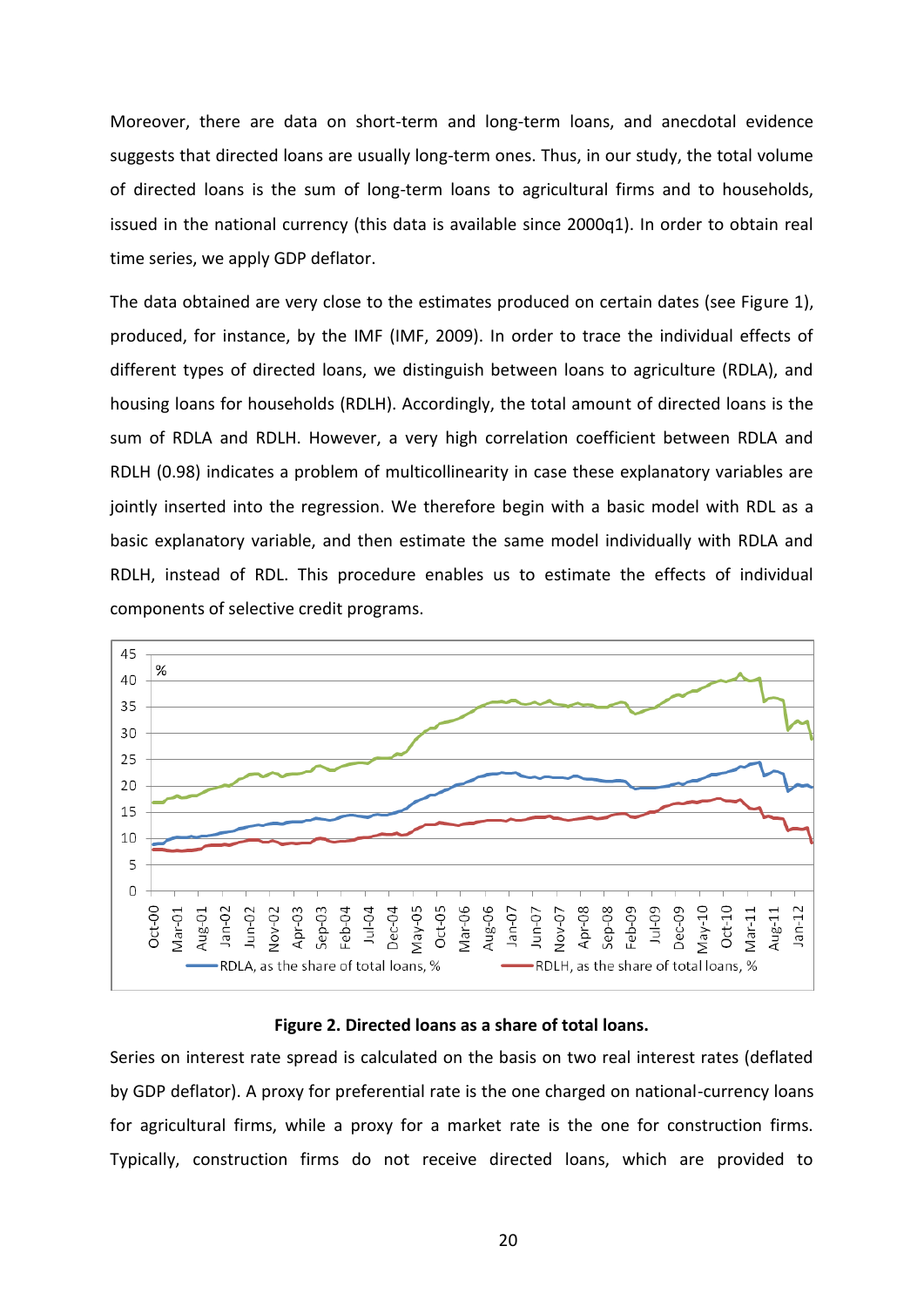households. This market rate is also less volatile than the interbank rate, which can also be considered as a proxy for a market rate. Time-series are shown in the Figure 3 below.



**Figure 3. Data set**

Dynamic characteristics of the data  $-$  the results of unit root tests for data in logs  $-$  are provided in Table 2. As for TFP, the procedure of its calculation is described in the section on growth accounting.

| Variable (in logs) | ADF-test specification | ADF-statistics (p-values) |
|--------------------|------------------------|---------------------------|
| TFP                | const                  | $-1.427(0.561)$           |
| RI                 | const, trend           | $-1.801(0.689)$           |
| <b>RML</b>         | const, trend           | $-1.776(0.701)$           |
| <b>RDL</b>         | const, trend           | $-2.047(0.561)$           |
| <b>RDLA</b>        | const, trend           | $-2.391(0.379)$           |
| <b>RDLH</b>        | const                  | $-1.621(0.464)$           |
| SP                 | const                  | $-2.094(0.248)$           |

**Table 2: Unit root tests**

Note: The series were tested with a lag length basing on Schwarz info criterion. The sample is 2000q1-2012q2.

There are two structural breaks in the data: a period from 2008q4 until the end of the sample and over 2011q2–2012q2. The first period is associated with the influence of the global financial crisis, while the second one bears the stamp of the domestic currency crisis. One of the ways to alleviate the impact of the structural breaks is through the use of correspondent dummy variables. However, the impact of domestic currency crisis appears to be too significant and the direction of its impact on each individual variable was not homogenous throughout the period of 2011q2-2012q2. Hence, a set of dummy variables may be required to neutralize the impact of these structural breaks. Being aware of these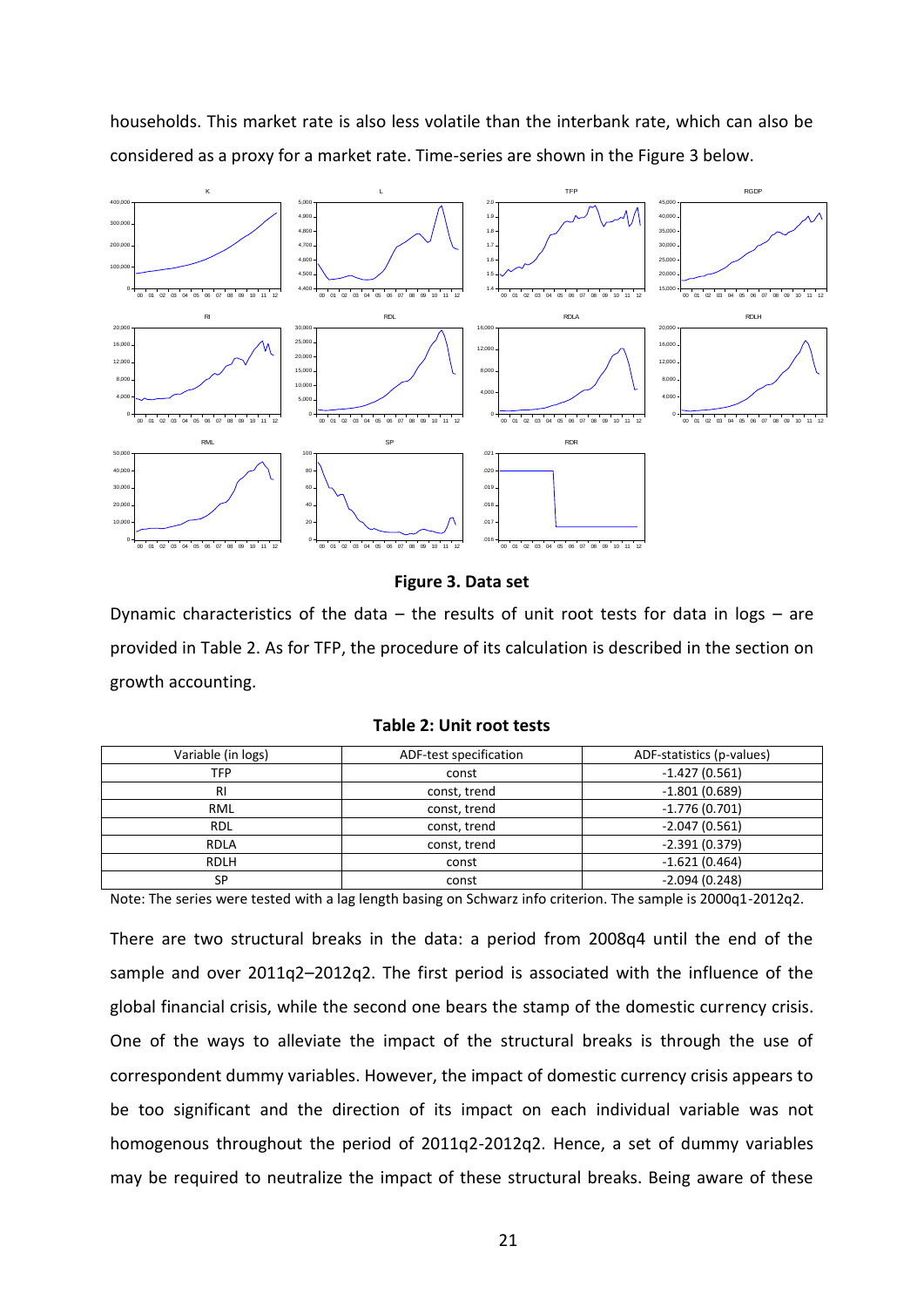difficulties, statistical inferences (direction of the impact, presence or absence of cointegrating relationships, and so on) are made on the basis of the full sample (2000q1- 2012q2), by using impulse-indicator saturation approach (Hendry et al., 2008), while parameters are estimated on the basis of a reduced sample (until 2010q4).

### **4. Econometric model formulation**

We consider that there are long-term relationships (cointegration) among the variables in the equations (2)–( 4). However, our sample includes 50 observations, so long-term estimates may not be robust. Being aware of that problem, we begin with a standard cointegration test following an Engle-Granger procedure, supplemented by two additional statistical methods. In particular, we use a dynamic specification of (2)–( 4) along with impulse dummy saturation, which allows to obtain much more robust results (Hendry and Mizon, 2011).

A basic framework contains two-step Engle-Granger method (Engle and Granger, 1987). This method is applicable to short samples. First, the following equation is estimated:

$$
y_t = \mu + \delta T + \sum_{j=1}^k \beta_j x_t^j + u_t
$$
\n<sup>(6)</sup>

where  $y_t$  – response variable,  $x_t^j$  – a set of explanatory variables,  $\mu, \delta, \beta$  are the regression coefficients, *T* is time trend, and *u<sup>t</sup>* is an error term. Next, residuals from the equation (6) are tested by using a Dickey-Fuller procedure. If the null hypothesis is rejected, i.e. variables y and x<sup>*i*</sup> are cointegrated, then short-run dynamics of the dependent variable should be analyzed by using error-correction model. The error-correction mechanism (*ECMt*) is equal to the residuals of the equation (6):  $x_t^j$  – a set of explanatory variables,  $\mu, \delta, \beta$ 

$$
ECM_{t} = u_{t} = y_{t} - (\mu + \delta T + \sum_{j=1}^{k} \beta_{j} x_{t}^{j})
$$
\n(7)

An error-correction model has the following form:  
\n
$$
\Delta y_{t} = \varpi + \sum_{i=1}^{n} \varphi_{i} \Delta y_{t-i} + \sum_{i=0}^{n} \sum_{j=1}^{k} b_{ij} \Delta x_{t-i}^{j} + \gamma ECM_{t-1} + \varepsilon_{t}
$$
\n(8)

where  $\varpi, \varphi, b, \gamma$  are regression coefficients,  $\mathscr{\varepsilon}_{_t}$  are regression residuals.

Dynamic modeling framework assumes that instead of equation (6) autoregressive model with distributed lags is estimated: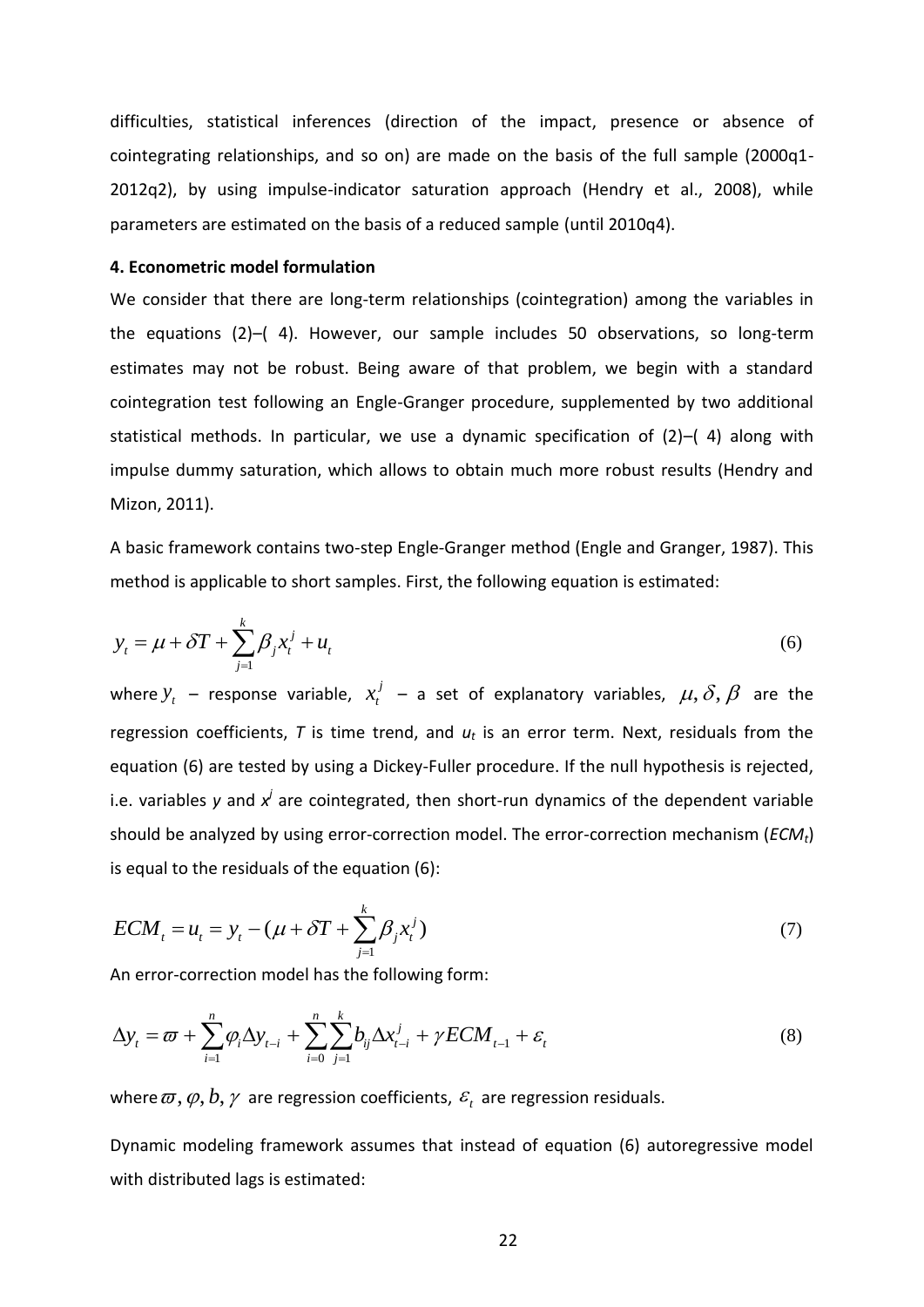$$
y_{t} = \mu + \delta T + \sum_{n=1}^{m} y_{t-n} + \sum_{n=1}^{m} \sum_{j=1}^{k} \beta_{j} x_{t-n}^{j} + u_{t}
$$
 (9)

In order mitigate the problem of structural breaks and outliers, equation (9) is 'saturated' by impulse indicator for every observation (significant variables are left in the equation). Under a relatively small significance level, the cost of testing of significance of such indicators for every observation period is extremely low (Johansen and Nielsen, 2009). Hendry and Mizon (2011) argue that 'Applying IIS in econometric modeling thus not only assesses the adequacy of a model, allows for external events that have significant effects on the phenomena being analyzed, and removes any adverse impacts from large data errors'.

Further, *PcGive* unit root test is applied to the equation (9), which is actually similar to the Dickey-Fuller test in respect to the equation (6). If the null hypothesis of no cointegration is rejected, from (9) we obtain a pseudo long-run solution in the form of equation (7), but with more robust parameters (with respect to original estimates of parameters in (7)) and may estimate short-term dynamics on the basis of equation (8).

In case of the hypothesis of no cointegration in the equations (2)–(4) is rejected, theoretical model (1)–(5) is transformed into the following set of equations:

$$
rgdp_t = \alpha * l_t + (1 - \alpha) * k_t + tfp_t \tag{10}
$$

$$
ecm_{tfp} = tfp_t - (\beta_1^{tfp} * rdl_t + \beta_2^{tfp} * rml_t + \beta_3^{tfp} * sp_t + \beta_4^{tfp} + \beta_5^{tfp} * T) \tag{11}
$$

$$
ecm_{rmlt} = rml_t - \left(\beta_1^{rml} * ri_t + \beta_2^{rml} * rdl_t + \beta_3^{rml} * sp_t + \beta_4^{rml} + \beta_5^{rml} * T\right)
$$
(12)

$$
ecm_{rit} = ri_t - \left(\beta_1^{ri} * rdl_t + \beta_2^{ri} * rml_t + \beta_3^{ri} * tfp_t + \beta_4^{ri} + \beta_5^{ri} * T\right)
$$
\n(13)

$$
k_t = k_{t-1} * (1 - r dr_{t-1}) + r i_{t-1}
$$
\n(14)

$$
\Delta t f p_t = \sum_{i=1}^n \beta_{1i}^{\Delta t f p} \cdot r dl_{t-i} + \sum_{i=1}^n \beta_{2i}^{\Delta t f p} \cdot r ml_{t-i} + \sum_{i=1}^n \beta_{2i}^{\Delta t f p} \cdot s p_{t-i} + \beta_{4}^{\Delta t f p} + \beta_{5}^{\Delta t f p} \cdot e c m_{t f p}{}_{t-1} + \varepsilon_{t}^{\Delta t f p}
$$
\n(15)

$$
\Delta rml_t = \sum_{i=1}^n \beta_{1i}^{\Delta rml} \cdot ri_{t-i} + \sum_{i=1}^n \beta_{2i}^{\Delta rml} \cdot rel_{t-i} + \sum_{i=1}^n \beta_{3i}^{\Delta rml} \cdot sp_{t-i} + \beta_{4}^{\Delta rml} + \beta_{5}^{\Delta rml} \cdot ecm_{rml_{t-1}} + \varepsilon_{t}^{\Delta rml}
$$
\n(16)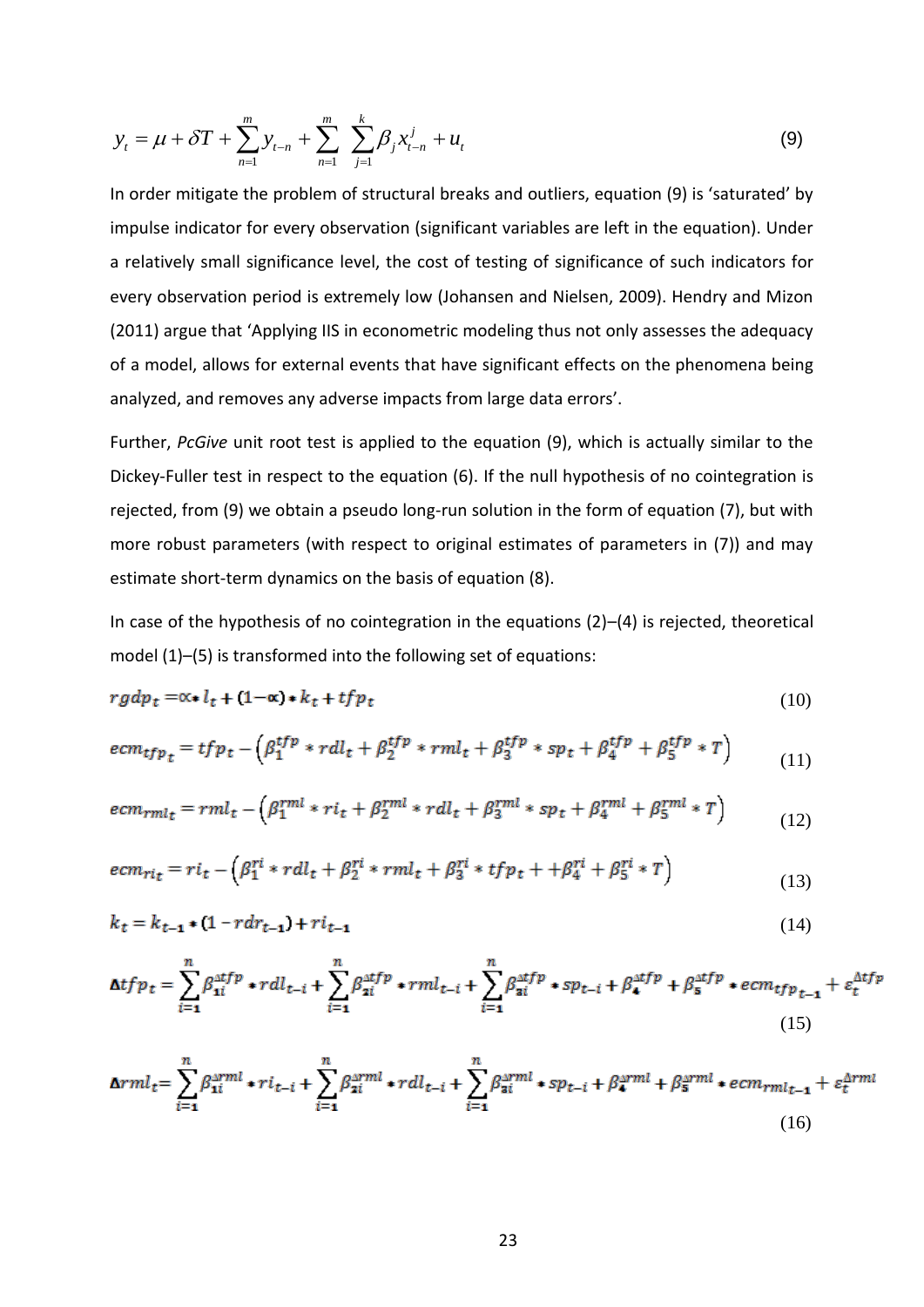$$
\Delta r i_t = \sum_{i=1}^n \beta_{1i}^{\Delta r i} \cdot r dl_{t-i} + \sum_{i=1}^n \beta_{2i}^{\Delta r i} \cdot rml_{t-i} + \sum_{i=1}^n \beta_{3i}^{\Delta r i} \cdot tfp_{t-i} + \beta_{4}^{\Delta r i} + \beta_{5}^{\Delta r i} \cdot ecm_{ri_{t-1}} + \varepsilon_{t}^{\Delta r i}
$$
\n(17)

For ECM models estimation, we apply 'general-to-specific' approach to the equations (11)– (13), (14)–(17), so the general specification (8) has been gradually shrunk to a more parsimonious version. The basic version of the model stipulates total directed loans outstanding (*rdl*) to be a policy variable. However, in order to distinguish between the impact of *rdla* and *rdlh*, we first substitute *rdl* for the *rdla* and then for *rdhl*.

In order to perform a robustness check, we consider *rdl (rdla, rdlh),sp* as endogenous variables and test for cointegration *tfp, rml, rdl (rdla, rdlh), sp* by using a Johansen test (Johansen, 1996). If the null hypothesis of no cointegration is rejected, then we may resort to a Vector Error-Correction Model framework:

$$
\Delta Y_t = \sum_{j=1}^n \Gamma_j \times \Delta Y_{t-j} + \Pi \times Y_{t-1} + \mu + \varepsilon
$$
\n(18)

Where  $Y<sub>t</sub>$  is the vector of endogenous variables (*tfp, rdl (rdla, rdlh), rml, sp*),  $\Gamma<sub>j</sub>$  is the matrix of coefficients of short-term impact of endogenous variables with lag  $j$ ,  $\Pi$  is a cointegration matrix for the vector of the variables; while *μ* is a constant term, and *ε* is an error term. This framework might conflict with the exogenous character of *rdl (rdla, rdlh)* and *sp* (which is, in a sense, 'predetermined' policy variable). To some extent, this contradiction may be eliminated in case of weak exogeneity of correspondent variables in a system. If it is the case, a VECM framework might be expected to display the same direction of impact of *rdl* and *sp* on *tfp.*

### **5. Estimation results**

A first step, which involves testing for cointegration (or, more accurately, the absence of cointegration) between TFP and other variables, gives us grounds to claim the existence of long-term relationships in each case (see Table 3).

|                       | Response variable |                          |                  |
|-----------------------|-------------------|--------------------------|------------------|
| Explanatory variables | tfp (rdl-model)   | tfp (rdla model)         | tfp (rdlh model) |
| rdl                   | $-0.082*$         | $\overline{\phantom{a}}$ | -                |
|                       | (0.032)           |                          |                  |
| rdla                  | -                 | $0.061*$                 |                  |
|                       |                   | (0.024)                  |                  |

**Table 3: Long-Term Relationships for TFP**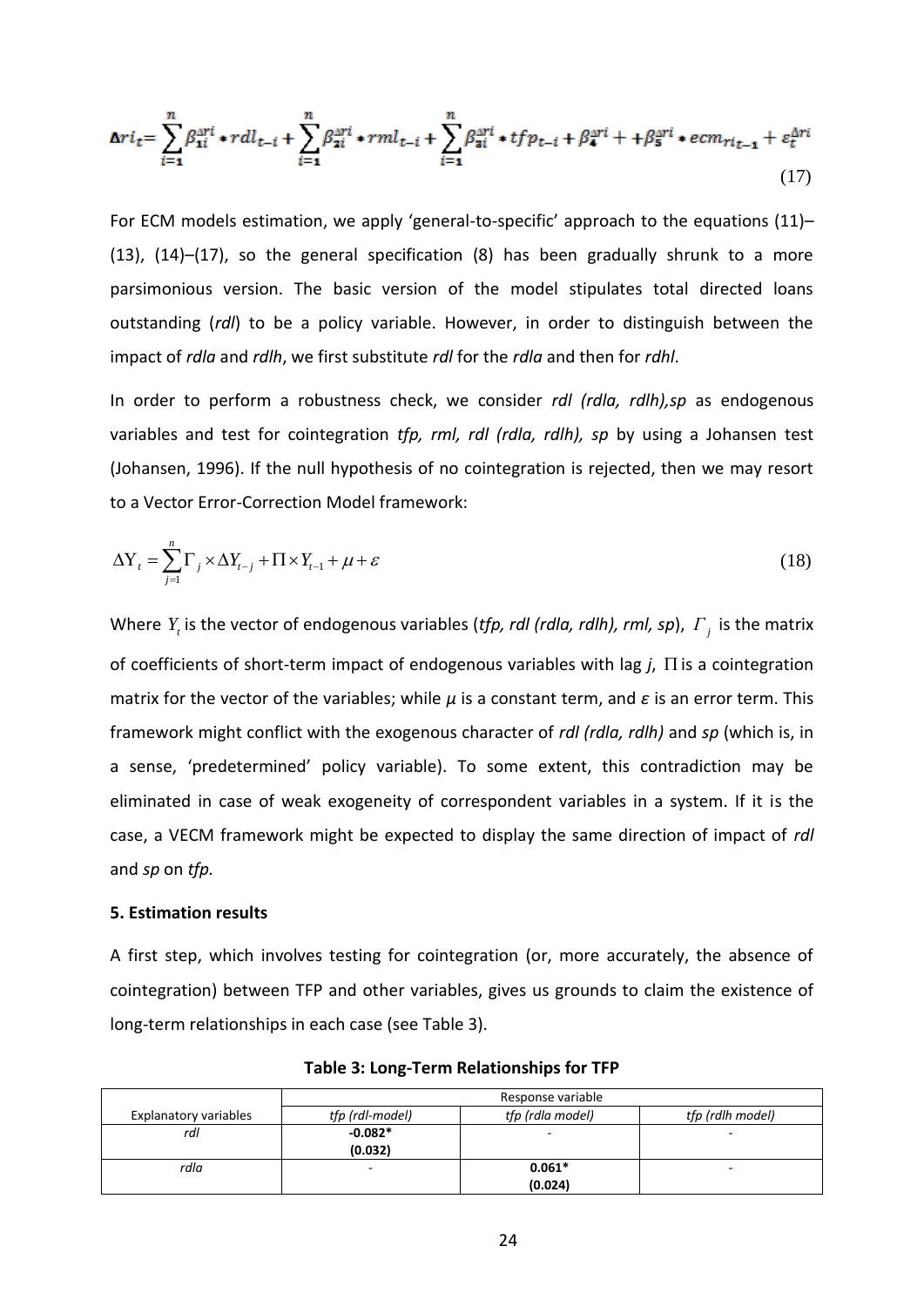| rdlh                        |                   |                                                              | $-0.168**$         |
|-----------------------------|-------------------|--------------------------------------------------------------|--------------------|
|                             |                   |                                                              | (0.051)            |
| rml                         | $0.119*$          | $-0.073*$                                                    | $0.201**$          |
|                             | (0.051)           | (0.032)                                                      | (0.058)            |
| sp                          | $-0.120**$        | $-0.090**$                                                   | $-0.164**$         |
|                             | (0.016)           | (0.006)                                                      | (0.019)            |
| const                       | $0.479**$         | $1.029**$                                                    | $0.438**$          |
|                             | (0.160)           | (0.126)                                                      | (0.117)            |
| <i>impulse dummy</i>        | 2002q2*, 2006q4*, | 2000q3**, 2000q4**,                                          | $2001q1^*$ ,       |
|                             | 2008q1*, 2008q4*, | $2006q4$ <sup>*</sup> , $2008q1$ <sup>*</sup> <sup>*</sup> , | 2002q2**,2004q4**, |
|                             | 2009q1*, 2009q2*  | 2008q2**, 2008q3**.                                          | 2005q1*, 2006q4**, |
|                             |                   | $2009q3*$                                                    | 2008q1*, 2008q4**, |
|                             |                   |                                                              | 2009q1-q3**        |
| Number of lags<br>the<br>in | 1                 | 1                                                            |                    |
| dynamic analysis            |                   |                                                              |                    |
| PcGive unit root test,      | $-121.6**$        | $-114.2**$                                                   | $-195.92**$        |
| $t_{ur}$                    |                   |                                                              |                    |

*Note: Standard errors are given in parenthesis. \* - denotes significance at 5%-level, \*\* - at 1%-level.*

There are negative relationships between total volume of directed loans as well as housing loans the total factor productivity. Also, the interest rate spread negatively affects TFP. Therefore, there is a presence of allocative inefficiency, which is augmented by the interest rate spread. Put simply, lower preferential rates inflict larger TFP losses. At this stage, we may claim there is a trade-off between market loans and directed loans: if an increase in the volume of directed loans negatively affects the volume of market loans, then larger TFP losses are observed, as the positive effects of market loans on capital accumulation are diminished.

In case of agricultural loans, the picture is more complicated. On the one hand, we observe a tiny positive effect for TFP, but this relationship may be enfeebled by the negative impact of the interest rate policy with respect to directed loans. Furthermore, the trade-off observed with housing loans disappears: there is a negative effect regarding market loans. The results of estimation of long-term relationships for market loans are provided in Table 4.

|                       |                 | Response variable |                  |
|-----------------------|-----------------|-------------------|------------------|
| Explanatory variables | rml (rdl-model) | rml (rdla model)  | rml (rdlh model) |
| rdl                   | $-0.300*$       |                   | ۰                |
|                       | (0.140)         |                   |                  |
| rdla                  | ۰               | $0.231*$          | ۰                |
|                       |                 | (0.047)           |                  |
| rdlh                  |                 | ۰                 | 0.244            |
|                       |                 |                   | (0.165)          |
| sp                    | $0.208**$       |                   |                  |
|                       | (0.023)         |                   |                  |
| ri                    | $1.191**$       | $0.892**$         | $0.567**$        |
|                       | (0.119)         | (0.040)           | (0.163)          |
| const                 | ۰               | ٠                 | ۰                |
|                       | $0.043**$       | -                 | $0.035**$        |

**Table 4: Long-Term Relationships for RML**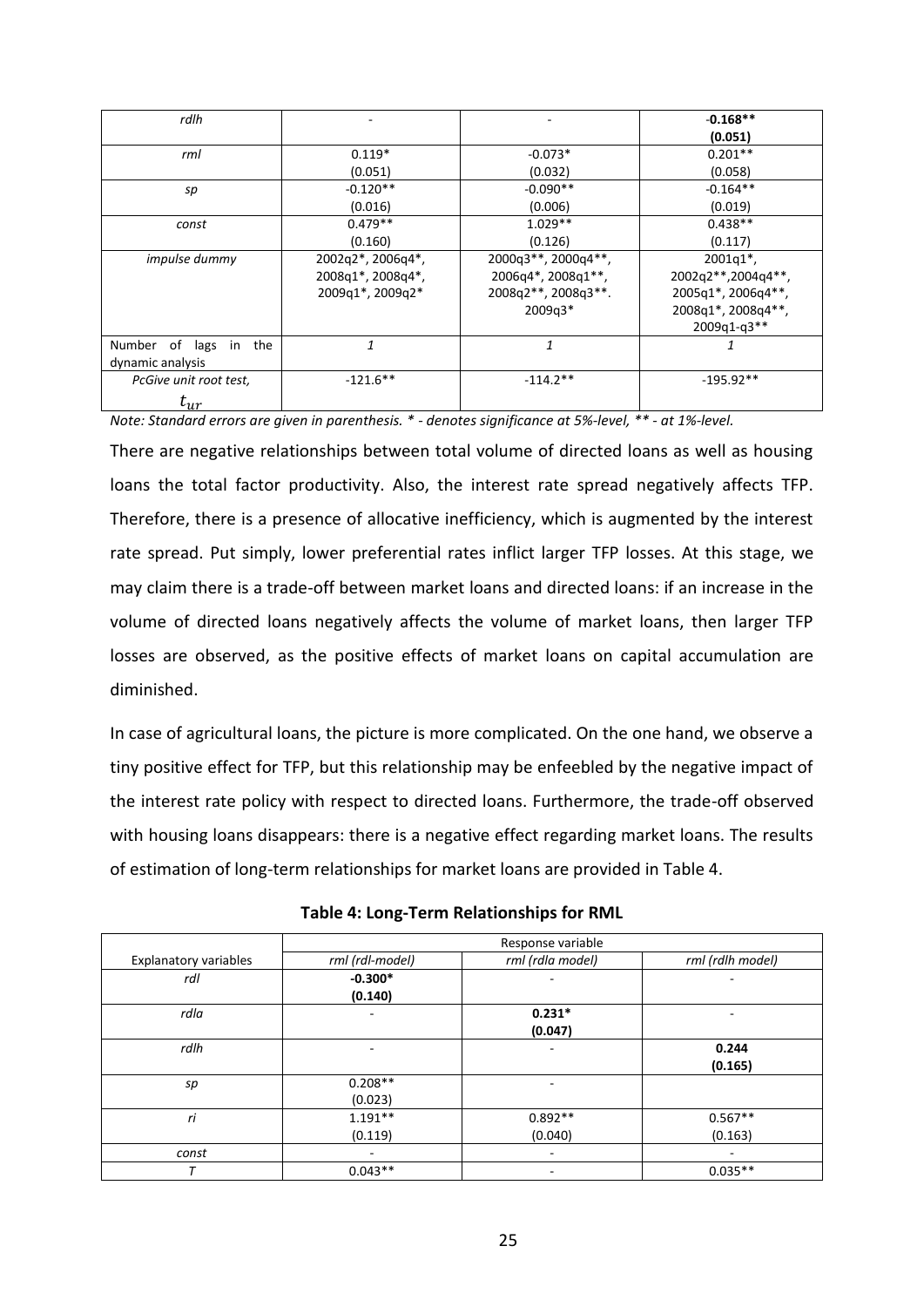|                             | (0.007)                 |                           | (0.05)                 |
|-----------------------------|-------------------------|---------------------------|------------------------|
| <i>impulse dummy</i>        | 2006q2*, 2007q2*,       | 2000q3*, 2005q2*, 2009q1* | 2002q1*, 2004q2,       |
|                             | $2009q1$ <sup>*</sup> , |                           | 2006q2**, 2007q1-q2**, |
|                             |                         |                           | 2007q4**, 2008q1-q3**, |
|                             |                         |                           | 2009q1-q2*, 2010q1**   |
| Number of lags<br>the<br>in |                         |                           |                        |
| dynamic analysis            |                         |                           |                        |
| PcGive unit root test,      | $-36.50**$              | $-29.70**$                | $-93.49**$             |
| $L_{IIP}$                   |                         |                           |                        |

*Note: Standard errors are given in parenthesis. \* - denotes significance at 5%-level, \*\* - at 1%-level.*

Estimations of long-term relationships for capital investments are provided in Table 5:

### **Table 5: Long-Term Relationships for RI**

|                              | Response variable       |                     |                    |
|------------------------------|-------------------------|---------------------|--------------------|
| <b>Explanatory variables</b> | ri (rdl-model)          | ri (rdla model)     | ri (rdlh model)    |
| rdl                          | $0.454**$               |                     |                    |
|                              | (0.016)                 |                     |                    |
| rdla                         |                         | $0.422**$           |                    |
|                              |                         | (0.027)             |                    |
| rdlh                         |                         |                     | $0.495**$          |
|                              |                         |                     | (0.026)            |
| sp                           |                         |                     |                    |
| tfp                          | $1.180**$               | $1.719**$           | $0.722**$          |
|                              | (0.198)                 | (0.332)             | (0.306)            |
| const                        | $4.305**$               | $4.626**$           | $4.45**$           |
|                              | (0.065)                 | (0.114)             | (0.102)            |
| <i>impulse dummy</i>         | 2000q3*-q4**, 2003q2-   | 2000q4**, 2003q2**, | 2000q4**, 2003q2*, |
|                              | q3**, 2004q2*, 2005q1*, | 2007q2*, 2009q4**   | 2007q2*, 2008q4*,  |
|                              | 2007q2**-q3*, 2008q1*,  |                     | 2009q4**           |
|                              | 2008q4**, 2009q4**      |                     |                    |
| Number of lags<br>the<br>in  |                         | $\mathbf{1}$        | $\mathbf{1}$       |
| dynamic analysis             |                         |                     |                    |
| PcGive unit root test,       | $-44.54**$              | $-26.89$            | $-28.87**$         |
| $t_{ur}$                     |                         |                     |                    |

*Note: Standard errors are given in parenthesis. \* - denotes significance at 5%-level, \*\* - at 1%-level.*

The results reported in Tables 3–5 determine correspondent error correction term specified in the equations (11)–(13). Hence, we may make a next step in model identification, namely estimation of equations (15)–(17). The results are reported in Tables 6–8.

|  |  | Table 6: Short-Term Relationships for TFP |  |  |
|--|--|-------------------------------------------|--|--|
|--|--|-------------------------------------------|--|--|

|                              | Response variable  |                     |                     |
|------------------------------|--------------------|---------------------|---------------------|
| <b>Explanatory variables</b> | d(tfp) (rdl-model) | d(tfp) (rdla model) | d(tfp) (rdlh model) |
| $d(tfp(-1))$                 |                    | -                   | $-0.472**$          |
|                              |                    |                     | (0.148)             |
| const                        |                    |                     | $0.016**$           |
|                              |                    |                     | (0.003)             |
| $d(rdlh(-1))$                |                    |                     | $-0.135**$          |
|                              |                    |                     | (0.037)             |
| d(sp)                        | $-0.054**$         | $-0.064**$          | $-0.070**$          |
|                              | (0.015)            | (0.014)             | (0.013)             |
| $ecm_ffp(-1)$                | $-0.167*$          | $-0.287**$          | $-0.192**$          |
|                              | (0.072)            | (0.147)             | (0.067)             |

*Note: Standard errors are given in parenthesis. \* - denotes significance at 5%-level, \*\* - at 1%-level.*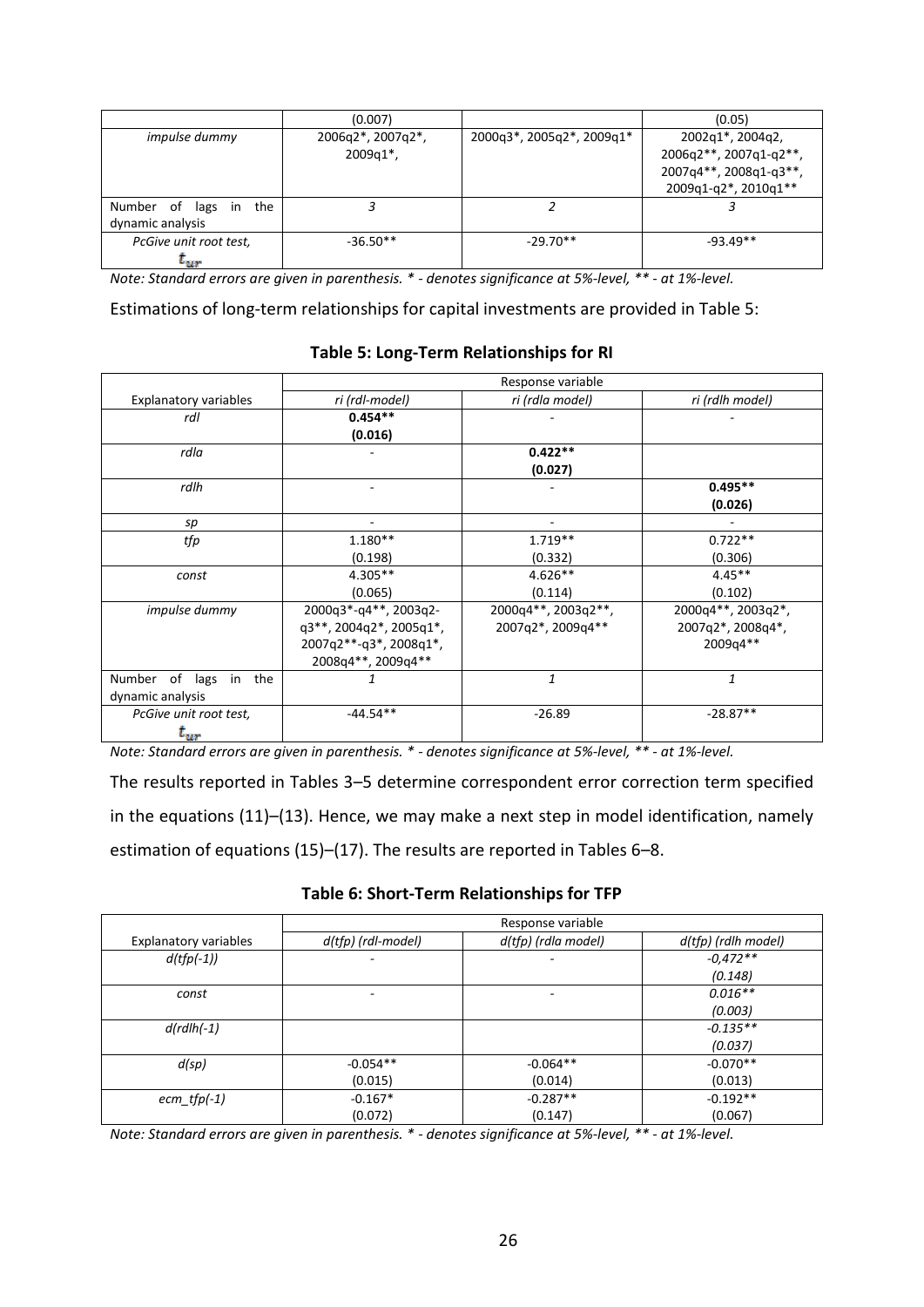|                       | Response variable        |                     |                     |
|-----------------------|--------------------------|---------------------|---------------------|
| Explanatory variables | d(rml) (rdl-model)       | d(rml) (rdla model) | d(rml) (rdlh model) |
| const                 | $0.020*$                 |                     |                     |
|                       | (0.090)                  |                     |                     |
| $d(rml(-1))$          | $0.471**$                | ٠                   | $0.546**$           |
|                       | (0.088)                  |                     | (0.089)             |
| d(rdl)                | $0.493**$                |                     |                     |
|                       | (0.104)                  |                     |                     |
| $d(rdl(-2))$          | $-0.457**$               |                     |                     |
|                       | (0.086)                  |                     |                     |
| d(rd/a)               | ۰                        | $0.528**$           |                     |
|                       |                          | (0.092)             |                     |
| $d(rdla(-1))$         | $\overline{\phantom{0}}$ | $0.340**$           |                     |
|                       |                          | (0.120)             |                     |
| $d(rdla(-2))$         | ٠                        | $-0.402**$          |                     |
|                       |                          | (0.097)             |                     |
| d(rdlh)               |                          |                     | $0.500**$           |
|                       |                          |                     | (0.092)             |
| $d(sp(-2))$           | $-0.064*$                |                     |                     |
|                       | (0.026)                  |                     |                     |
| $d(ri(-4))$           | $0.121*$                 |                     |                     |
|                       | (0.054)                  |                     |                     |
| $ecm$ _rml(-1)        | $-0.165$                 | $-0.093**$          | $-0.045*$           |
|                       | (0.032)                  | (0.018)             | (0.018)             |

# **Table 7: Short-Term Relationships for RML**

*Note: Standard errors are given in parenthesis. \* - denotes significance at 5%-level, \*\* - at 1%-level.*

# **Table 8: Short-Term Relationships for RI**

|                       | Response variable |                    |                    |
|-----------------------|-------------------|--------------------|--------------------|
| Explanatory variables | d(ri) (rdl-model) | d(ri) (rdla model) | d(ri) (rdlh model) |
| const                 | $0.042*$          |                    |                    |
|                       | (0.016)           |                    |                    |
| $d(sp(-1))$           |                   |                    | $0.118*$           |
|                       |                   |                    | (0.059)            |
| $d(rdlh(-1))$         |                   |                    | $0.310**$          |
|                       |                   |                    | (0.113)            |
| $d(ri(-1))$           |                   | $0.373**$          |                    |
|                       |                   | (0.133)            |                    |
| d(tfp)                |                   | $1.367**$          |                    |
|                       |                   | (0.441)            |                    |
| d(rml)                |                   | $0.535**$          |                    |
|                       |                   | (0.143)            |                    |
| $d(rml(-3))$          | $-0.367*$         |                    | ۰                  |
|                       | (0.188)           |                    |                    |
| $ecm_r(i-1)$          | $-0.225$          | $-0.292**$         | $-0.180$           |
|                       | (0.125)           | (0.100)            | (0.112)            |

*Note: Standard errors are given in parenthesis. \* - denotes significance at 5%-level, \*\* - at 1%-level.*

Finally, we estimate the model specified by the equations (10)–(17). This model allows impulse responses of the model variables to be traced to the shock in *rdl* (and *rdla*, *rdlh*). We formulate stress-scenario as one percent permanent shock in *RDL* (*RDLA*, *RDLH*) and then observe the response of other variables computed as a percentage change with respect to a baseline scenario. Impulse response functions of the model variables with respect to the policy variable under various shocks are shown in the Figure 4 (*rdl*), Figure 5 (*rdla*), and Figure 6 (*rdlh*).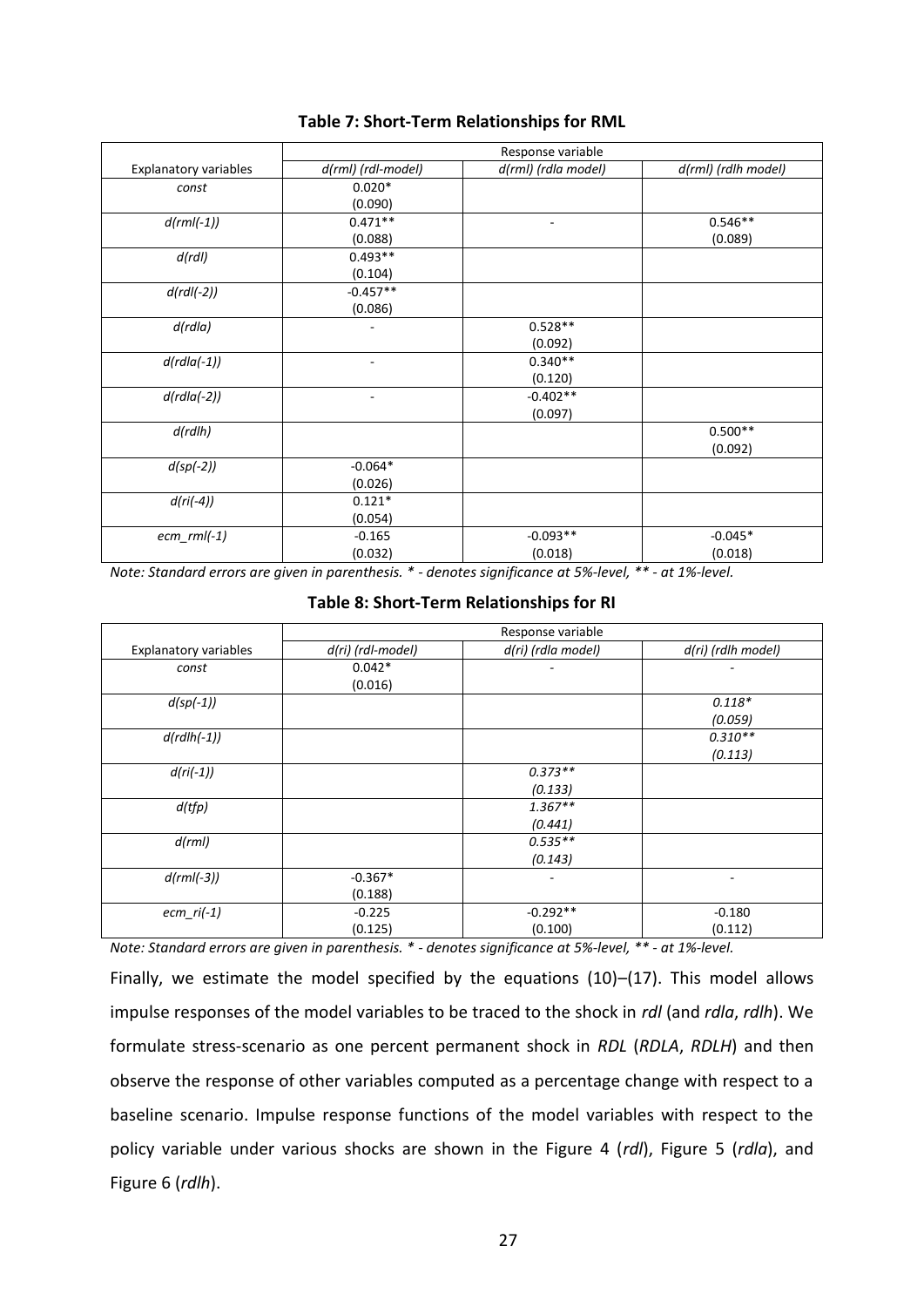

**Figure 4: Impulse responses to 1% shock in RDL.**



**Figure 5: Impulse responses to 1% shock in RDLA.**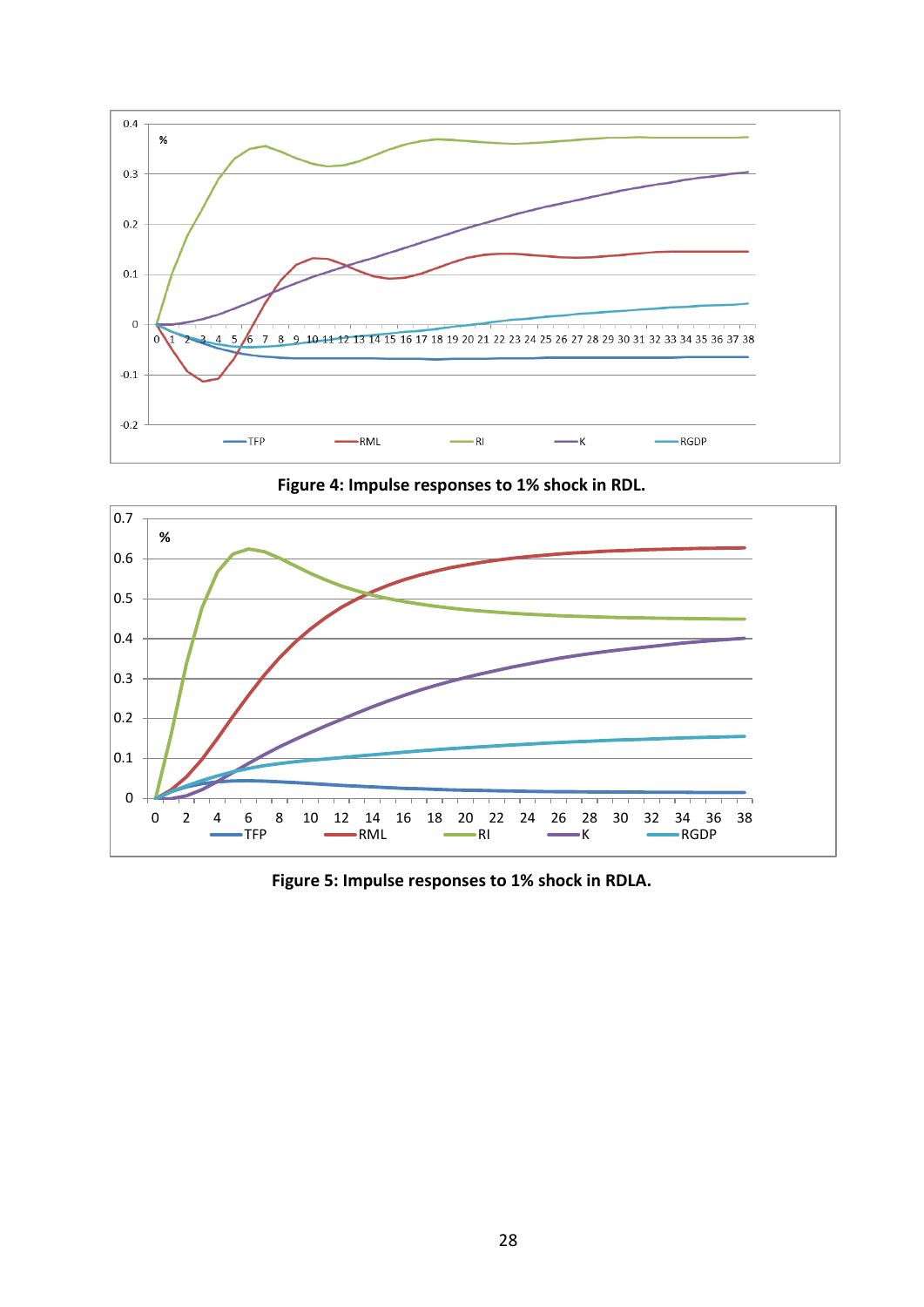

**Figure 6: Impulse responses to 1% shock in RDLH.**

A further step is a cointegration analysis, based on Johansen method. We apply this test to a set of four variables: *tfp, rml, spmd, rdl (rdla, rdlh).* For all cases of a set of policy variables (rdl, rdla, rdlh), based on a trace-test, we reject the null hypothesis of no cointegration, and also reject the hypothesis of more than one cointegration vector. Correspondent cointegration vectors (depending on the policy variable under consideration) are reported in Table 9.

|                            | Used policy variable     |              |                          |
|----------------------------|--------------------------|--------------|--------------------------|
| Variables                  | rdl                      | rdla         | rdlh                     |
| tfp                        | $\mathbf{1}$             | $\mathbf{1}$ | 1                        |
| rml                        | $-0.538$                 | $-0.215$     | $-0.067$                 |
|                            | (0.083)                  | (0.023)      | (0.027)                  |
| rdl                        | 0.451                    |              |                          |
|                            | (0.079)                  |              |                          |
| rdla                       |                          | 0.151        | $\overline{\phantom{a}}$ |
|                            |                          | (0.024)      |                          |
| rdlh                       | ٠                        |              | 0.058                    |
|                            |                          |              | (0.024)                  |
| sp                         | 0.227                    | 0.107        | 0.133                    |
|                            | (0.035)                  | (0.012)      | (0.010)                  |
| const                      | $\overline{\phantom{a}}$ | -            | $-0.790$                 |
|                            |                          |              | (0.087)                  |
| of lags in the<br>Number   | 3                        | 3            | 3                        |
| dynamic analysis           |                          |              |                          |
| Trace-test (H0: no         | $42.13*$                 | $50.63**$    | 55.67*                   |
| cointegration), p-value in | (0.03)                   | (0.003)      | (0.034)                  |
| parenthesis                |                          |              |                          |
| Trace-test (H0: at most 1  | 17.9                     | 23.79        | 31.12                    |
| cointegrating vector), p-  | (0.261)                  | (0.057)      | (0.129)                  |
| value in parenthesis       |                          |              |                          |

|  | Table 9: Cointegration Vectors in a VECM framework |  |
|--|----------------------------------------------------|--|
|--|----------------------------------------------------|--|

*Note: Standard errors are given in parenthesis.*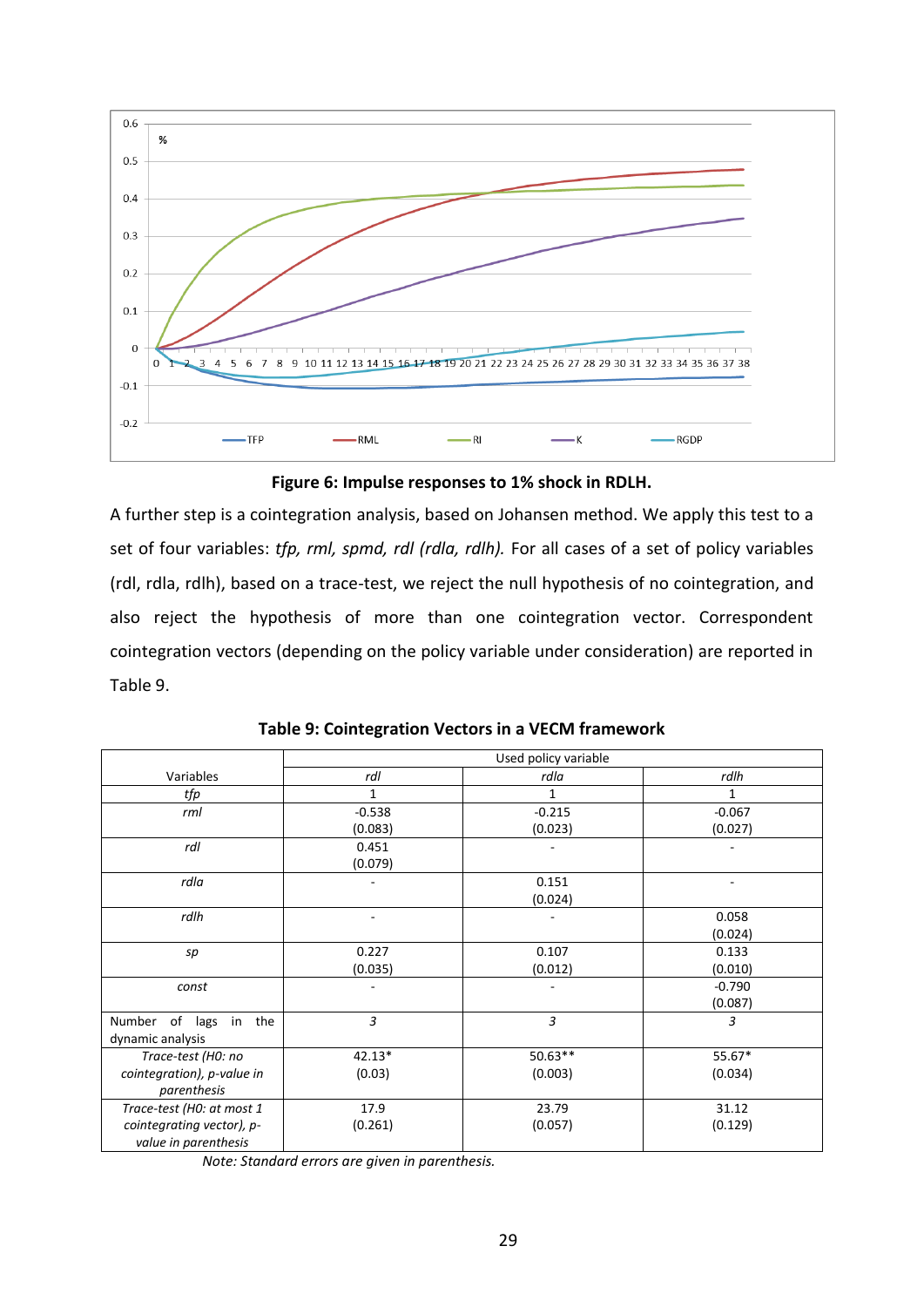Having rejected the hypothesis of no cointegration in all sub-models, we may exploit the VECM framework and estimate correspondent sub-models according to the equation (18). Furthermore, in each model we test the hypothesis of weak exogeneity of the variables in the system (i.e. correspondent α-coefficient should be zero), other than *tfp.* The results of estimation with respect to different policy variables under consideration (*rdl, rdla, rdlh*) are provided in the Appendices A, B, and C.

Correspondent impulse response functions in the VECMs with different policy variables are shown in the Figures 7–9.



**Figure 7: Cumulative impulse responses to a shock in d(rdl) (unit start, VECM framework)**



**Figure 8: Cumulative impulse responses to a shock in d(rdla) (unit start, VECM framework)**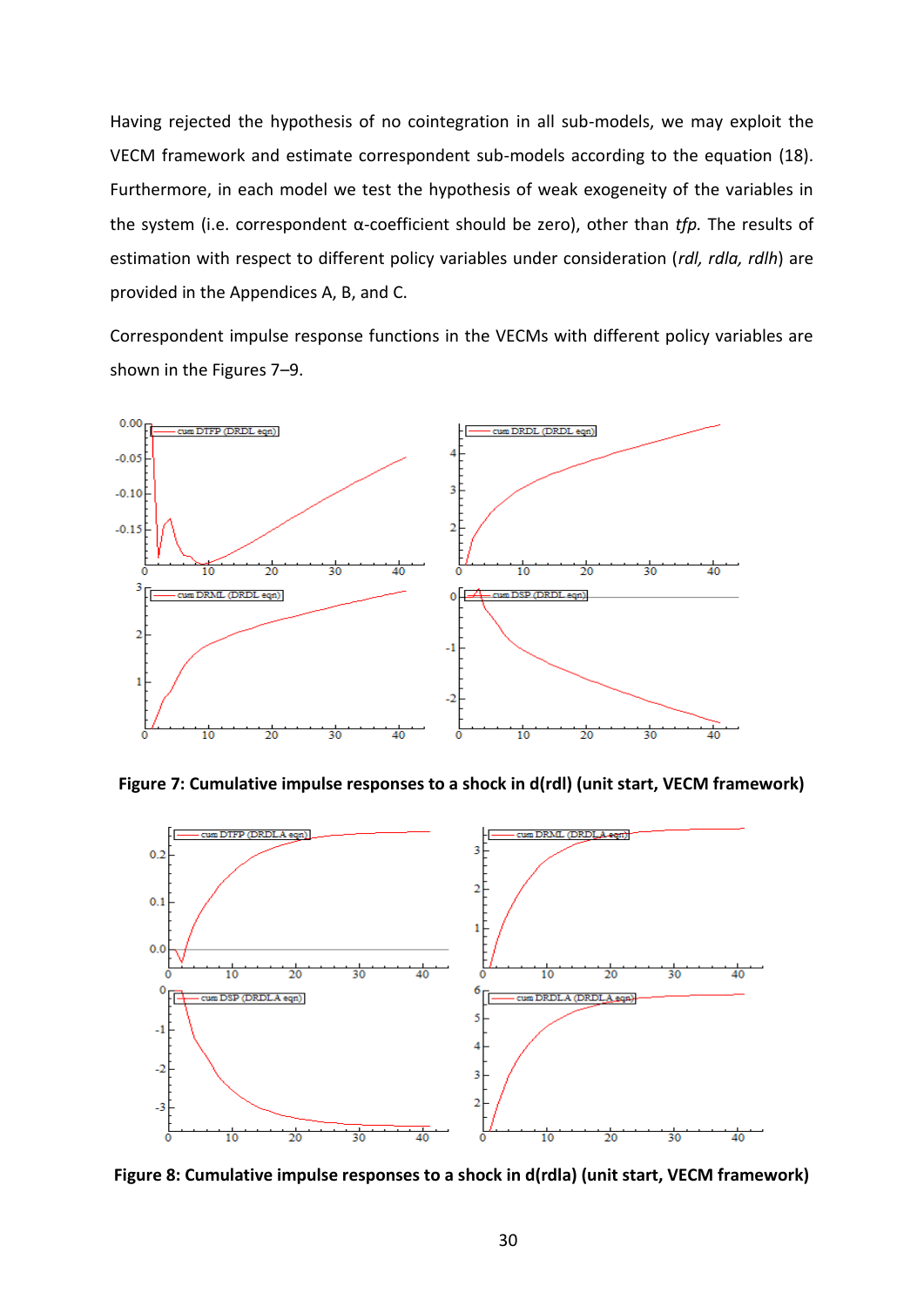

**Figure 9: Cumulative impulse responses to a shock in d(rdlh) (unit start, VECM framework)** The application of both techniques leads to very similar results: the impact of housing directed loans on TFP appears to be negative over the long run, while the impact of agricultural directed loans is slightly positive. The total effect on TFP tends to be negative: this implies that distortions associated with housing loans outweigh a positive impact associated with agricultural loans. However, the picture changes if we shift the focus from TFP to potential output.

Another surprising result, observed in both types of models, is a positive linkage between directed loans and market loans. It implies there is no trade-off between market and directed loans. This outcome can be explained by a massive backup of the system of directed loans by the government, which mitigates the impact on productivity, say, through intensifying inflationary pressure on the entire economy. Through this we may argue, that to the extent fiscal and monetary regulation is tightened (e.g. to combat inflation), the tradeoff between directed loans and market loans resurfaces.

### **6. Conclusions**

This study analyzes the effects of directed lending on TFP dynamics and economic growth. Selective credit programs influence the dynamics of physical capital accumulation and total factor productivity as government commands the provision of loans and thus assumes the functions of banks. As a result, financial intermediation is distorted. While cross-country studies generally point to the adverse effects of distorted financial intermediation upon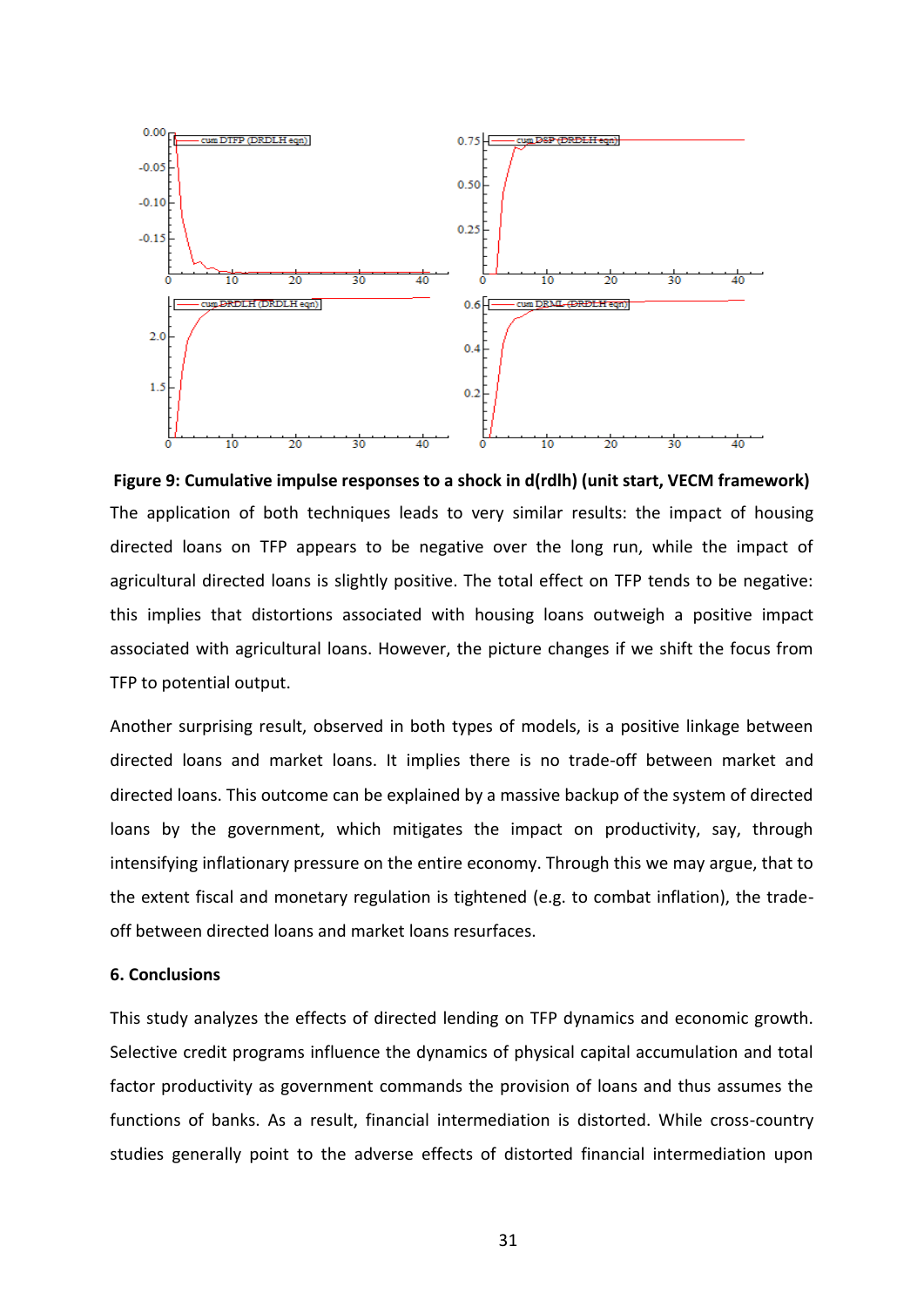growth as investment are channeled to lower-yielding projects that dampen growth, several in-country studies show that directed lending might be associated with higher growth rather. We consider the case of Belarus, where directed lending remains an important policy tool, with loans concentrated in agriculture and housing construction sectors.

*Our key finding is that directed lending negatively affects total factor productivity*. One of the individual components of directed lending, namely loans for residential construction to households, negatively affects total factor productivity. Moreover, it is through housing loans the adverse effects of directed lending on productivity are mainly realized. The interest rate spread – between preferential interest rate and market interest rate – amplifies these negative relationships. Lower preferential rates result in larger TFP losses.

Moreover, we find that for Belarus, an increase in the total volume of directed loans leads to an increase in the volume of market loans. In fact, the NBB used to inject liquidity into the banking system, and this prevents the emergence of the trade-off between directed loans and market loans. A rise in the market loans diminish the negative effect of directed lending on TFP.

The effects of individual components of selective credit programs, such as directed loans to agricultural firms and to households, varies. In the case of housing loans, we observe negative relationships, so the warning issued by the IMF that such loans may damage the productive capacity of the economy and reduce the returns on investment, appears to be valid. In case of agricultural loans, the results remain ambiguous. The results of our analysis show that over certain period of time, the impact of directed lending on TFP is slightly positive and afterwards approaches zero.

It is important to stress that the detected negative impact of selective credit programs on total factor productivity, which is enfeebled by expansion of market loans, can be augmented in the future. Banks cannot infinitely stretch their portfolios. Moreover, liquidity constraints could severely limit the possibility of such stretching. These liquidity constraints are related to the NBB's restrictive monetary policy, which is currently a desirable measure in the Belarusian economy.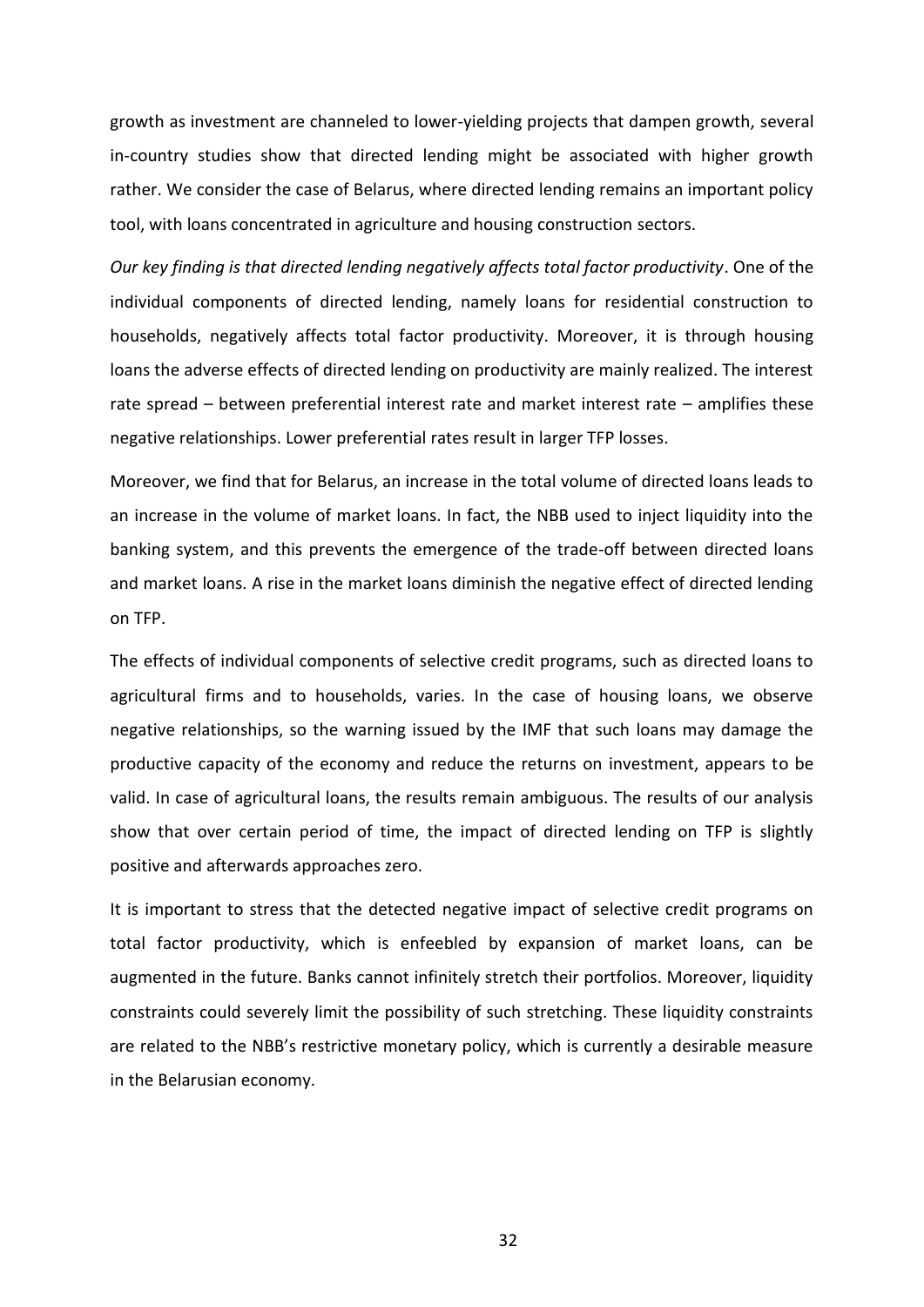# **Appendices**

| Regressors               | Dependent Variables                |                          |                          |                          |
|--------------------------|------------------------------------|--------------------------|--------------------------|--------------------------|
|                          | d(tfp)                             | d(rdl)                   | d(rml)                   | d(sp)                    |
| $d(tfp(-1))$             |                                    | $0.850*$                 | $0.779*$                 | $-2.535*$                |
|                          |                                    | (0.366)                  | (0.334)                  | (1.189)                  |
| $d(rdl(-1))$             | $-0.139**$                         | $0.684**$                | $0.235**$                |                          |
|                          | (0.046)                            | (0.077)                  | (0.081)                  |                          |
| $d(rml(-1))$             | $0.109*$                           |                          | $0.557**$                | $-0.898**$               |
|                          | (0.046)                            |                          | (0.100)                  | (0.305)                  |
| $d(sp(-1))$              |                                    | $\overline{\phantom{m}}$ |                          |                          |
| $d(tfp(-2))$             |                                    | $0.690*$                 | $1.236**$                |                          |
|                          |                                    | (0.345)                  | (0.323)                  |                          |
| $d(rdl(-2))$             | $0.147**$                          |                          |                          |                          |
|                          | (0.040)                            |                          |                          |                          |
| $d(rml(-2))$             | $-0.087*$                          | $0.215*$                 |                          | ۰                        |
|                          | (0.040)                            | (0.085)                  |                          |                          |
| $d(sp(-2))$              |                                    |                          | $\overline{\phantom{a}}$ | $\overline{\phantom{0}}$ |
| const                    |                                    |                          |                          |                          |
| $Cla(-1)$                | $-0.112**$                         |                          | $0.237**$                |                          |
|                          | (0.027)                            |                          | (0.075)                  |                          |
| Dummy(2008q1-            | $-0.037**$                         | 0.023                    | $0.045*$                 | $0.259**$                |
| 2009q2)                  | (0.006)                            | (0.020)                  | (0.020)                  | (0.074)                  |
| LR-test for restrictions |                                    |                          |                          |                          |
| on α-coefficients, p-    | $\chi$ <sup>2=28.03 (0.1086)</sup> |                          |                          |                          |
| value in parenthesis     |                                    |                          |                          |                          |

# *Appendix A***. VECM estimation in I(0) space (policy variable - rdl).**

*Note: Standard errors are provided in parenthesis. \* - denotes significance at 5%-level, \*\* - at 1%-level.*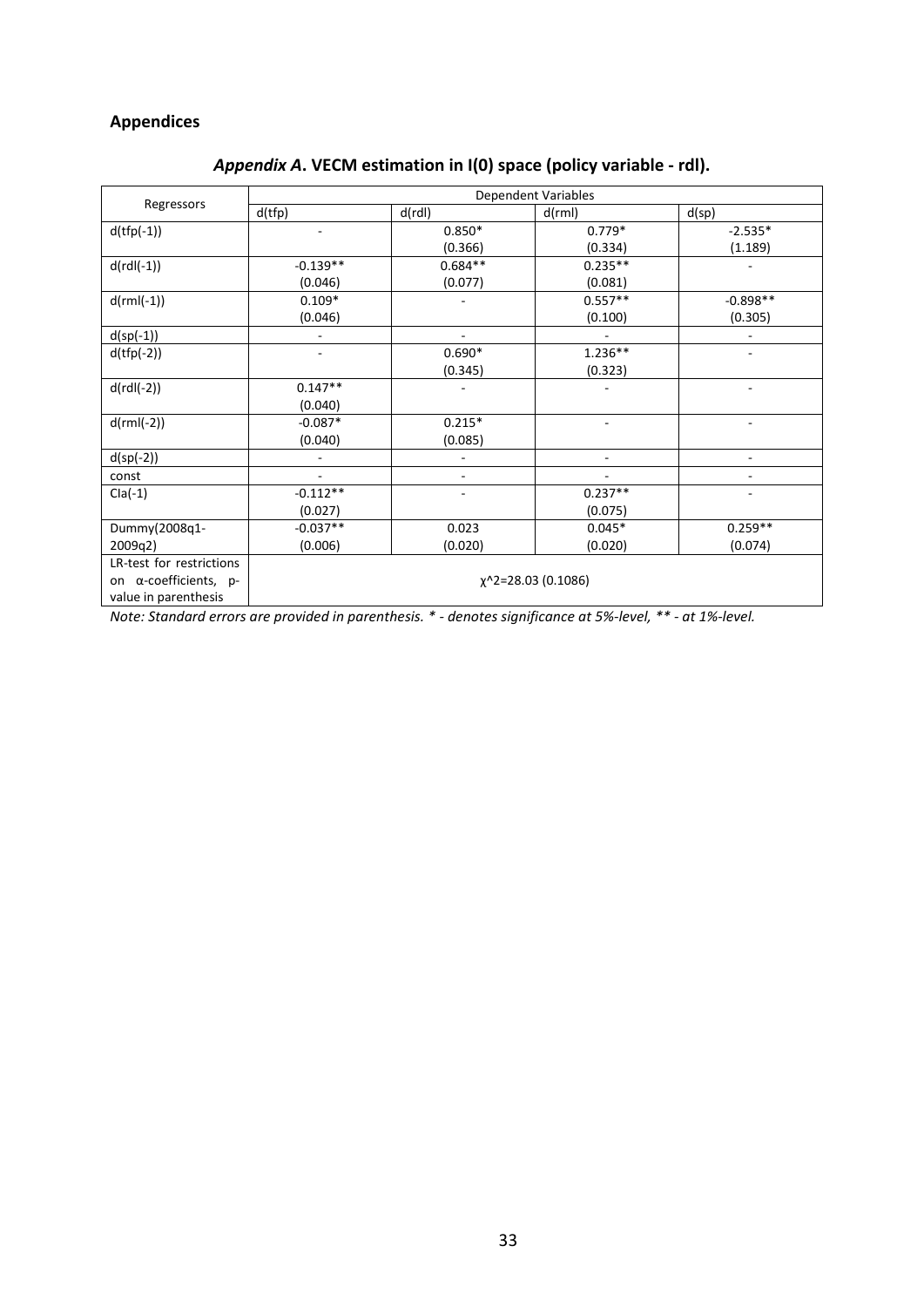| Regressors                    | Dependent Variables             |           |                          |                          |
|-------------------------------|---------------------------------|-----------|--------------------------|--------------------------|
|                               | d(tfp)                          | d(rdla)   | d(rml)                   | d(sp)                    |
| $d(tfp(-1))$                  |                                 | $0.654*$  | $0.460**$                | $-2.806*$                |
|                               |                                 | (0.334)   | (0.084)                  | (1.219)                  |
| $d(rdla(-1))$                 | -                               | $0.811**$ | $0.561**$                |                          |
|                               |                                 | (0.085)   | (0.103)                  |                          |
| $d(rml(-1))$                  |                                 |           |                          | $1.023**$                |
|                               |                                 |           |                          | (0.302)                  |
| $d(sp(-1))$                   | ٠                               | ٠         | $\overline{\phantom{a}}$ |                          |
| $d(tfp(-2))$                  |                                 | $0.917*$  | $0.970**$                |                          |
|                               |                                 | (0.458)   | (0.325)                  |                          |
| $d(rdla(-2))$                 | $0.064**$                       |           | $-0.335**$               | ÷                        |
|                               | (0.019)                         |           | (0.080)                  |                          |
| $d(rml(-2))$                  |                                 |           | $\overline{\phantom{a}}$ | $\overline{\phantom{a}}$ |
| $d(sp(-2))$                   |                                 | $0.081*$  | ۰                        | $-0.254*$                |
|                               |                                 | (0.043)   |                          | (0.134)                  |
| const                         |                                 |           |                          |                          |
| $Cla(-1)$                     | $-0.191**$                      |           | $0.543**$                |                          |
|                               | (0.052)                         |           | (0.120)                  |                          |
| Dummy(2008q1-                 | $-0.033**$                      | 0.030     |                          | $0.287**$                |
| 2009q2)                       | (0.006)                         | (0.025)   |                          | (0.071)                  |
| LR-test for restrictions      |                                 |           |                          |                          |
| on $\alpha$ -coefficients, p- | χ <sup>^</sup> 2=32.40 (0.0707) |           |                          |                          |
| value in parenthesis          |                                 |           |                          |                          |

# *Appendix B***. VECM estimation in I(0) space (policy variable - rdla).**

*Note: Standard errors are provided in parenthesis. \* - denotes significance at 5%-level, \*\* - at 1%-level.*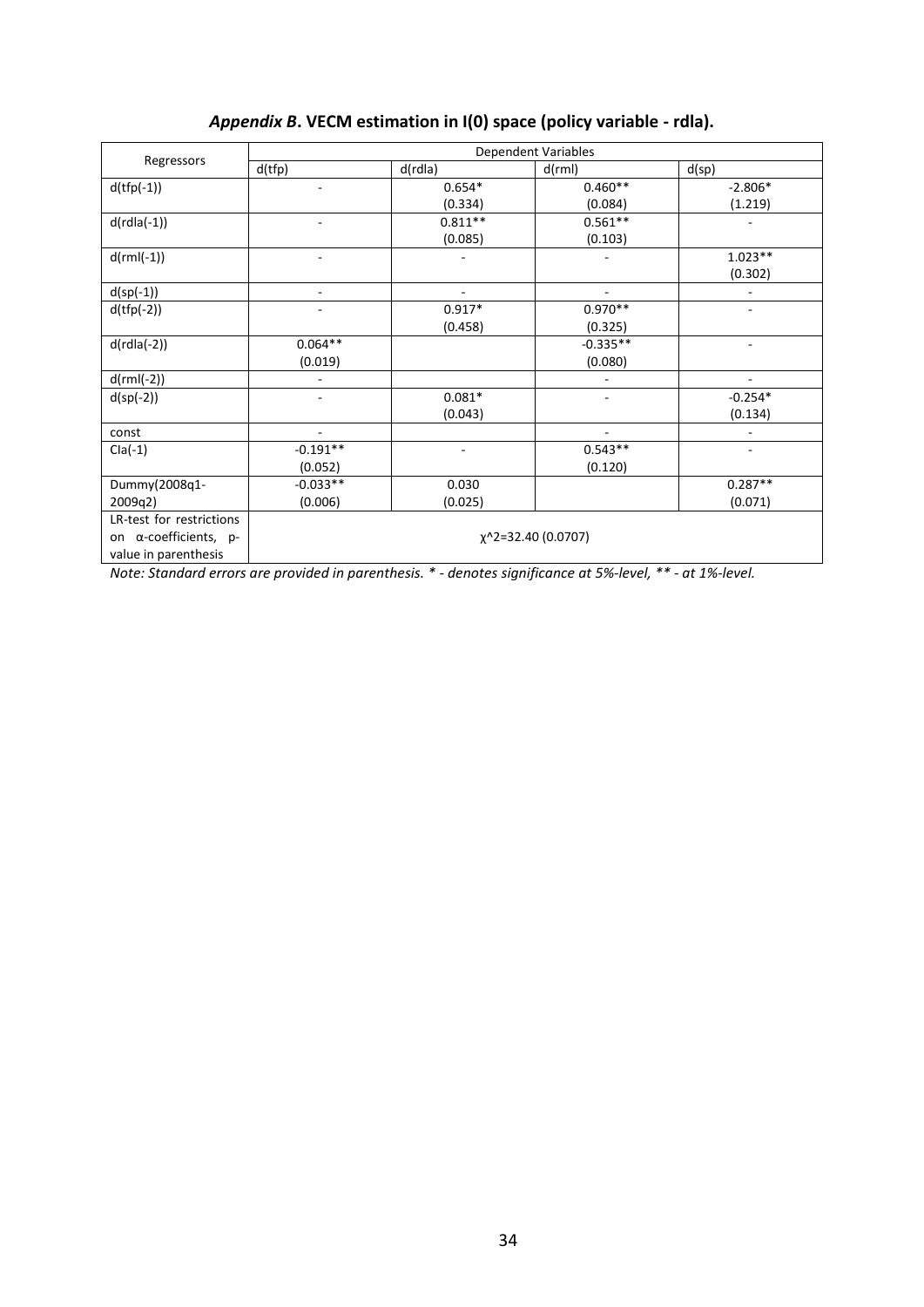| Regressors               | Dependent Variables               |           |                          |                          |
|--------------------------|-----------------------------------|-----------|--------------------------|--------------------------|
|                          | d(tfp)                            | d(rdlh)   | d(rml)                   | d(sp)                    |
| $d(tfp(-1))$             |                                   | $0.787*$  |                          | $-3.849**$               |
|                          |                                   | (0.360)   |                          | (1.222)                  |
| $d(rdlh(-1))$            | $-0.085**$                        | 0,639**   | $0.194*$                 |                          |
|                          | (0.025)                           | (0.072)   | (0.074)                  |                          |
| $d(rml(-1))$             |                                   |           | $0.536**$                | ÷                        |
|                          |                                   |           | (0.010)                  |                          |
| $d(sp(-1))$              | $0.036**$                         | ۰         |                          | $\overline{a}$           |
|                          | (0.012)                           |           |                          |                          |
| $d(tfp(-2))$             |                                   | $0.762*$  | $0.882*$                 |                          |
|                          |                                   | (0.359)   | (0.349)                  |                          |
| $d(rdlh(-2))$            |                                   |           | $\overline{\phantom{a}}$ | ٠                        |
| $d(rml(-2))$             | $-0.058*$                         | $0.265**$ | ٠                        | ۰                        |
|                          | (0.083)                           | (0.086)   |                          |                          |
| $d(sp(-2))$              |                                   |           | $\overline{\phantom{a}}$ | $\overline{\phantom{a}}$ |
| const                    |                                   |           | -                        |                          |
| $Cla(-1)$                | $-0.569**$                        |           |                          |                          |
|                          | (0.083)                           |           |                          |                          |
| Dummy(2008q1-            | $-0.027**$                        | 0.014     | 0.026                    | 0.133                    |
| 2009q2)                  | (0.04)                            | (0.021)   | (0.020)                  | (0.067)                  |
| LR-test for restrictions |                                   |           |                          |                          |
| on α-coefficients, p-    | χ <sup>^</sup> 2=39.798 (0.0225)* |           |                          |                          |
| value in parenthesis     |                                   |           |                          |                          |

# *Appendix C***. VECM estimation in I(0) space (policy variable - rdlh).**

*Note: Standard errors are provided in parenthesis. \* - denotes significance at 5%-level, \*\* - at 1%-level.*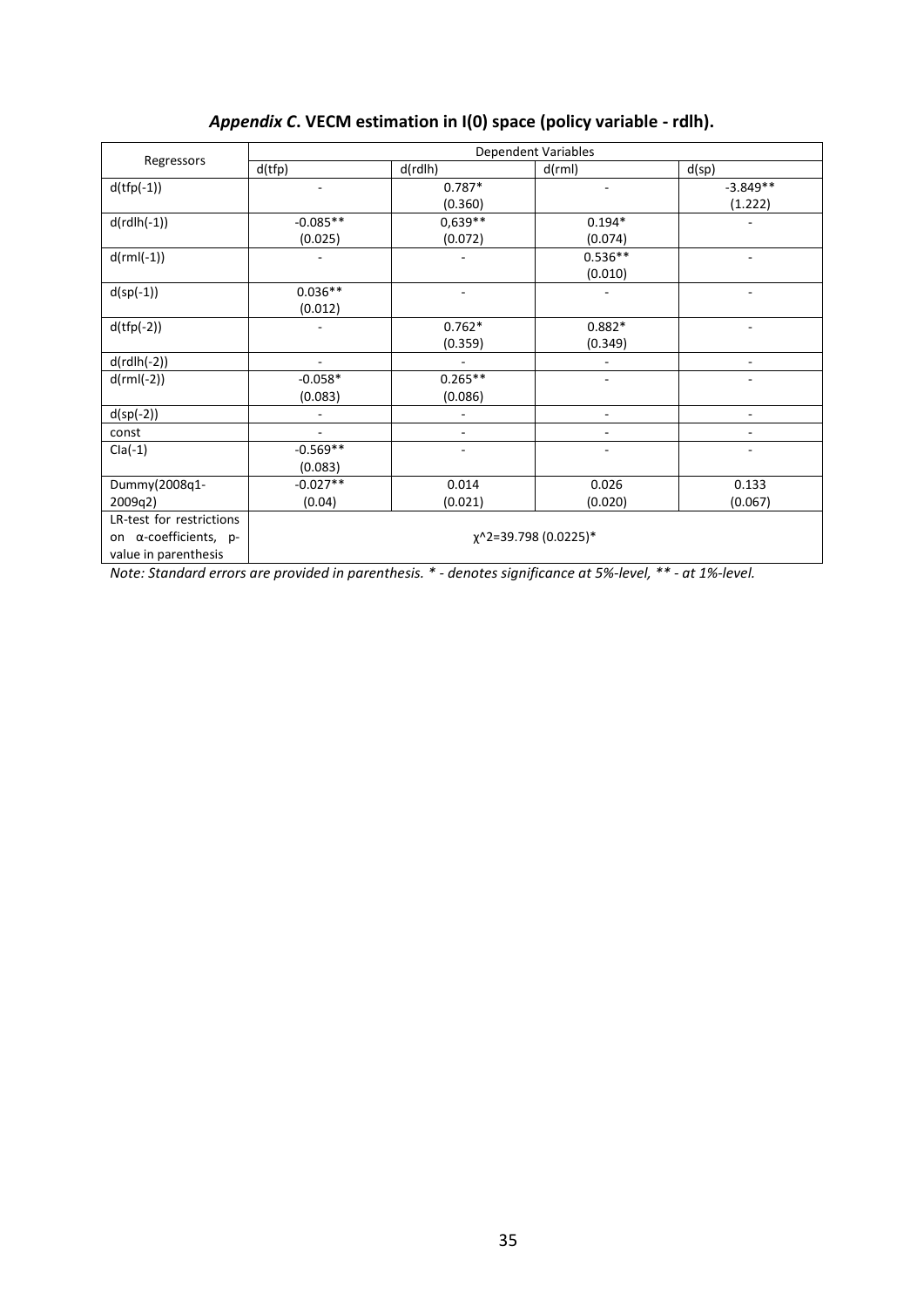# **References**

Allen, F., Qian, J., and Qian, M. (2007) China's Financial System: Past, Present, and Future, in: T.G. Rawski, and L. Brandt, (eds., *China's Economic Transformation* (Cambridge University Press, Cambridge), viewed 10 February 2011, <http://finance.wharton.upenn.edu/allenf/download/Vita/AQQ\_BookChapter\_328\_2007.pd f>

Backé, P. and Zumer, T. (2006) Developments in Credit to the Private Sector in Central and Eastern European EU Member States: Emerging from Financial Repression – A Comparative Overview, *Focus on European Economic Integration*, 2, <http://www.oenb.at/en/img/feei\_2005\_2\_special\_focus\_2\_tcm16-33488.pdf>

Barro, R.J. and Sala-i-Martin, X. (1995) *Economic Growth*, 2<sup>nd</sup> edition (McGraw-Hill, New York)

Beck, T., Levine, R., and Loyaza, N. (2000) 'Finance and the sources of growth', *Journal of Financial Economics* 58, pp. 261–300

Bencivenga, V. and Smith, B.D. (1991) Financial Intermediation and Endogenous Growth, *Review of Economic Studies* 58, 2, 195–209

Benhabib, J. and Spiegel, M.M. (2000) The Role of Financial Development in Growth and Investment, *Journal of Economic Growth* 5, 4, 341–360

Berglöf, E. and Roland, G. (1995) Bank Restructuring and Soft Budget Constraints in Financial Transition, *Journal of Japanese and International Economies* 9, 354–375

Bhattacharya, P. and Sivasubramanian, M. (2003) Financial Development and Economic Growth in India: 1970–1971 to 1998–1999, *Applied Financial Economics* 13, 925–929

Buffie, E. (1991) Credit Rationing and Capital Accumulation, *Economica* 58, 231, 299–316

Campos, N. and Coricelli, F. (2002) Growth in Transition: What We Know, What We Don't, and What We Should, *Journal of Economic Literature* XL, 793–836

Das, S. (2012) All Feasts Must Come to an End– China's Economic Outlook, *Eurointelligence,*  11 March, viewed 12 April 2012,

<http://www.eurointelligence.com/eurointelligence-news/comment/singleview/article/allfeasts-must-come-to-an-end-chinas-economic-outlook.html>

De Gregorio, J.D. (1993) Credit Markets and Stagnations in an Endogenous Growth Model, *IMF Working Papers Series*, 93/72, viewed 10 July 2012,

< http://ideas.repec.org/p/imf/imfwpa/93-72.html>

DeLong, J.B. and Summers, L.H. (1991) Equipment Investment and Economic Growth, *Quarterly Journal of Economics* 106, 2, pp. 445–502.

Demetriades, P. and Fattouh, B. (2001) Unproductive' Credit and the South-Korean Crisis, *University of Leicester Discussion Papers in Economics*, 01/2, viewed 17 April 2009, <http://www.le.ac.uk/economics/research/repec/lec/leecon/econ01-2.pdf>

Demetriades, P. and Luintel, K. (2001) Financial Restraints in the South Korean Miracle, *Journal of Development Economics* 64, 2, 459–479

Demetriades, P., Du, J., Girma, S., and Xu, C. (2008) Does Chinese Banking System Promote the Growth of Firms?, *University of Leicester Discussion Papers in Economics* 08/6, viewed 17 April 2009, < http://www.le.ac.uk/economics/research/RePEc/lec/leecon/dp08-6.pdf>

Demidenko, M. and Kuznetsov, A. (2012) Ekonomicheskij rost v Belarusi: faktory I otsenka ravnovesiya [Economic Growth in Belarus: Factors and Estimation of Equilibrium Values], *Bankauski Vesnik* 26 (571), 3–59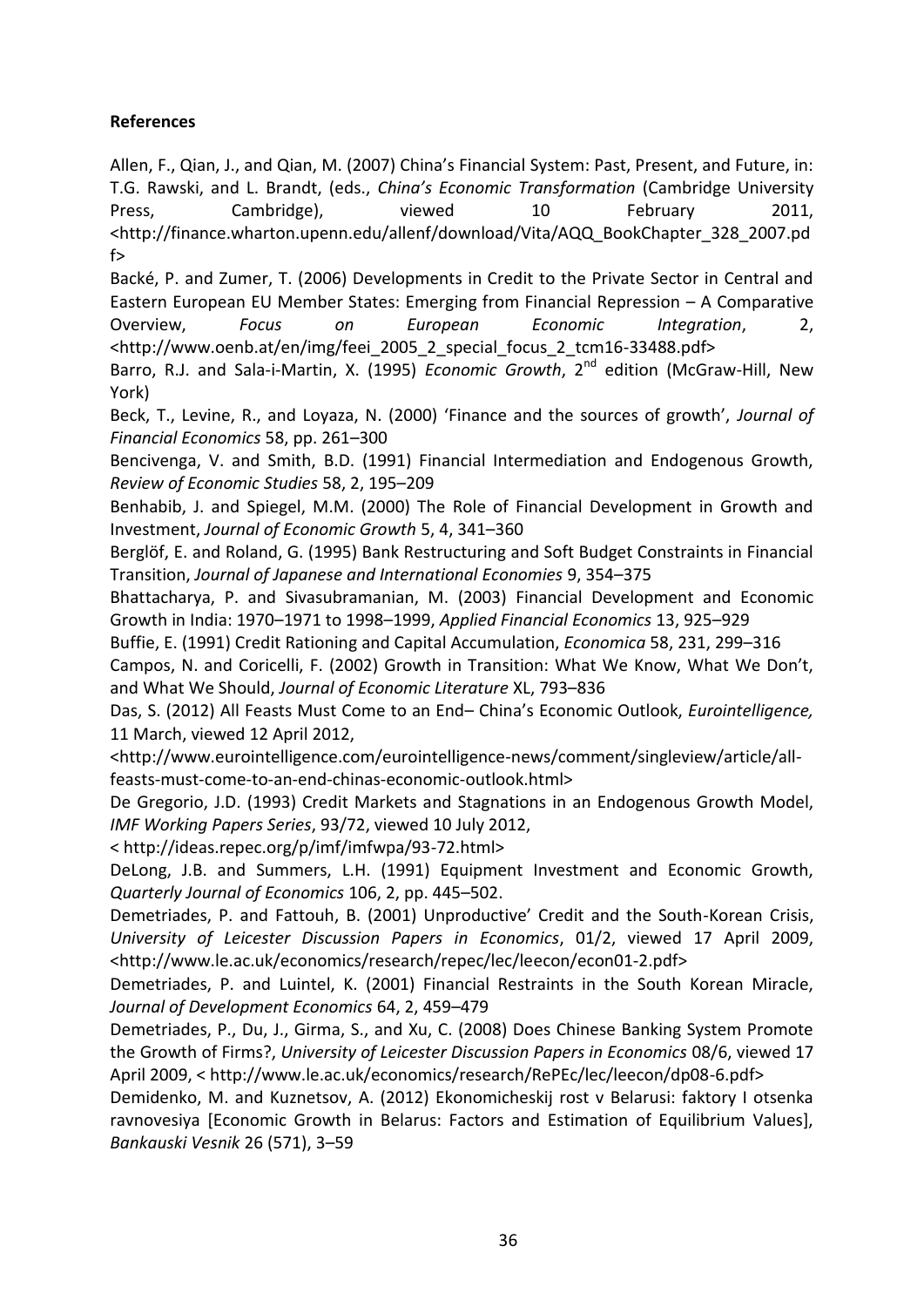Demirguc-Kunt, A. and Maksimovic, V. (2002) Funding growth in bank-based and marketbased financial systems: evidence from firm-level data, *Journal of Financial Economics* 65, 337–363.

Dolinskaya, I. (2001) Explaining Russia's Output Collapse, *IMF Staff Papers* 49, 2, pp. 157– 174.

EBRD (2010) *Transition Report 2010: Recovery and Reform* (Oxford University Press, London) Engle, R.F. and Granger, C.W. (1987) Co-integration and Error Correction: Representation, Estimation, and Testing, *Econometrica* 55, 2, 251–276

Evans, P. (2000) *US Stylized Facts and Their Implications for Growth Theory*, Ohio State University, mimeo, viewed 17 October 2012, <www.econ.ohio-state.edu/pdf/evans/us.pdf> Fitch Ratings (2010) Directed Lending: On the Up or on the Way Out?, *Belarusian Banking Sector*, May

Fry, M.J. (1995) *Money, Interest, and Banking in Economic Development* (John Hopkins University Press, Baltimore and London)

Galbis, V. (1977) Financial Intermediation and Economic Growth in Less-Developed Countries: A Theoretical Approach, *Journal of Development Studies* 13, 2, 58–72

Gorton, G. and Winton, A. (1998) Banking in Transition Economies: Does Efficiency Require Instability?, *Journal of Money, Credit, and Banking* 30, 3, Part 2: Comparative Financial Systems, 621–650

Greenwood, J. and Jovanovic, B. (1990) Financial Development, Growth, and Distribution of Income, *Journal of Political Economy* 98, 5, 1076–1107

Groth, C. (2012) *Macroeconomics: Lecture Notes*, Spring 2012, viewed 10 September 2012, <http://www.econ.ku.dk/okocg/VV/VV-

2012/Material/List%20of%20lecture%20notes%20Economic%20Growth%202012.htm>

Hendry, D.F., Johansen, S. and Santos, C. (2008) 'Automatic selection of indicators in a fully saturated regression', *Computational Statistics* 33, 317–335

Hendry, D.F. and Mizon, G.E. (2011) Econometric Modeling of Time Series with Outlying Observation, *Journal of Time Series Econometrics* 3, 1

Honohan, P. and Shi, A. (2003) Deposit Dollarization and the Financial Sector in Emerging Economies, in: J. Hanson, P. Honohan, and G. Majnoni, eds., *Globalization and National Financial Systems* (Oxford University Press, Oxford) 35–64

Huang, Y. (2008) *Capitalism with Chinese Characteristics*: *Entrepreneurship and the State* (Cambridge University Press, Cambridge)

IMF (2009) Republic of Belarus: Financial System Stability Assessment – Update, *IMF Country Report* 09/30, viewed 25 March 2012, <http://www.imf.org/external/pubs/ft/scr/2009/cr0930.pdf>

IMF (2010) Republic of Belarus: Fourth Review under the Stand-By Arrangement, *IMF Country Report* 10/89, viewed 15 July 2012, <http://www.imf.org/external/pubs/ft/scr/2010/cr1089.pdf>

Johansen, S. (1996) *Likelihood Based Inference on Cointegration in the Vector Autoregressive Model* 2 nd edition (Oxford University Press, Oxford)

Johansen, S. and Nielsen, B. (2009) 'An analysis of the indicator saturation estimator as a robust regression estimator', in: J.L. Castle, and N. Shephard, eds., *The Methodology and Practice of Econometrics: A Festschrift in Honor of David F. Hendry* (Oxford University Press, Oxford) 1–36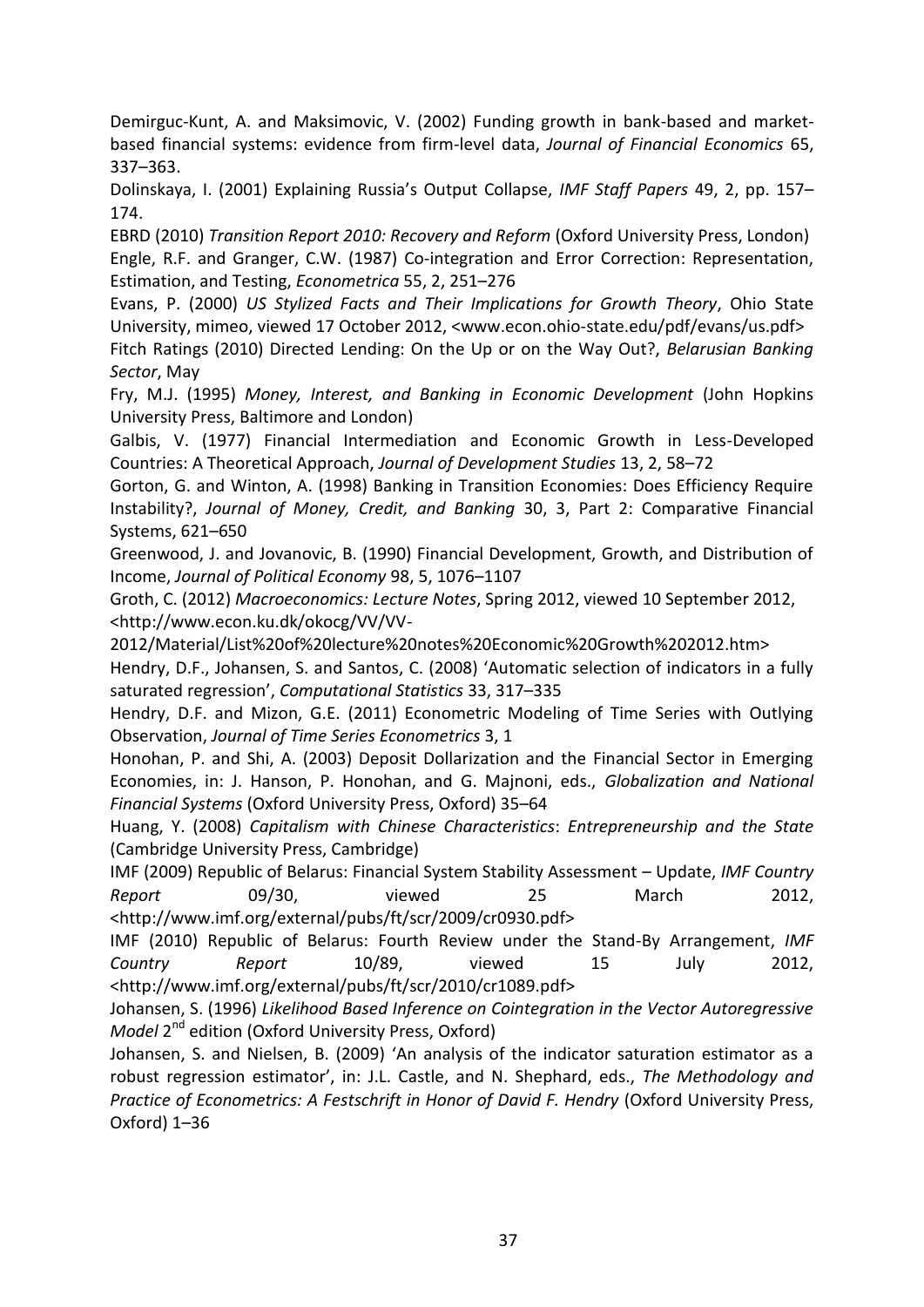Kassimatis, K. and Spyrous, S. (2001) Stock and credit market expansion and economic development in emerging markets: further evidence utilizing cointegration analysis, *Applied Economics* 33, 1057-1064

King, R. and Levine, R. (1993) Finance and Growth: Schumpeter Might Be Right, *The Quarterly Journal of Economics* 108, 3, 717–737

Kolesnikova, I. (2010) 'State Aid for Industrial Enterprises in Belarus: Remedy or Poison?', *EERC Working Paper* 10/01E, viewed 13 December 2010,

<http://eerc.ru:8088/details/download.aspx?file\_id=18797>

Korosteleva, J. and Lawson, C. (2009) 'The Belarusian Case of Transition: Whither Financial Repression?', *University of Bath Department of Economics Working Paper*, No. 4/09, viewed 26 March 2012, <http://www.gla.ac.uk/media/media\_22174\_en.pdf>

Kruk, D. (2012) Vliyanie direktivnogo kreditovaniya na dolgosrochnyi ekonomicheskij rost [The Impact of Directed Lending on Long-Term Growth], *Bankauski Vesnik*, February 2012, 26–35

Lardy, N. (2008) Financial Repression in China, *Peterson Institute Policy Brief* PBO-08, viewed 12 December 2010, < http://www.iie.com/publications/pb/pb08-8.pdf>

Levine, R. (2002) Bank-Based or Market-Based Financial Systems: Which is Better?, *NBER Working Papers* 9138, viewed 10 December 2011, <http://www.nber.org/papers/w9138.pdf>

Levine, R & Zervos, S 1998, 'Stock markets, banks, and economic growth', *American Economic Review*, 88, pp. 537–558.

McKinnon, R. (1973) *Money and Capital in Economic Development* (The Brookings Institution, Washington, DC)

Mihalyí, P. (2004) Growing Irrelevance of Corporate Governance, in: M. Dabrowski, B. Slay, and J. Neneman, eds., *Beyond Transition: Development Perspectives and Dilemma*, (Ashgate, Aldershot) 203–219

Mishkin, F. (1992) *The Economics of Money, Banking, and Financial Markets* 3<sup>rd</sup> edition (HarperCollins, New York)

OECD (2001) *Measuring Productivity: Measuring of Aggregate and Industry-Level Productivity*, OECD Manual (OECD Publishing, Paris)

Pagano, M. (1993) Financial Markets and Growth: An Overview, *European Economic Review* 37, 2–3, 613–622

Reinhart, C.M. and Sbrancia, M.B. (2011) The Liquidation of Government Debt, NBER Working Paper 16893, viewed 13 March 2012, <http://www.imf.org/external/np/seminars/eng/2011/res2/pdf/crbs.pdf>

Rioja, F. and Valev, N. (2004) Finance and the Sources of Growth at Various Stages of Economic Development, *Economic Inquiry* 42, 1, 127–140

Rousseau, P.L. and Xiao, S. (2007) 'Banks, stock markets, and China's great leap forward', *Emerging Markets Review* 8, 3, 206–217

Roubini, N. and Sala-i-Martin, X. (1992a) Financial Repression and Economic Growth, *Journal of Development Economics* 39, 1, 5–30

Roubini, N. and Sala-i-Martin, X. (1992b) A Growth Model of Inflation, Tax Evasion, and Financial Repression, *NBER Working Papers* 4062, viewed 17 April 2011, < http://www.nber.org/papers/w4062.pdf?new\_window=1>

Roubini, N. and Sala-i-Martin, X. (1995) A Growth Model of Inflation, Tax Evasion, and Financial Repression, *Journal of Monetary Economics* 35, 2, 275–301